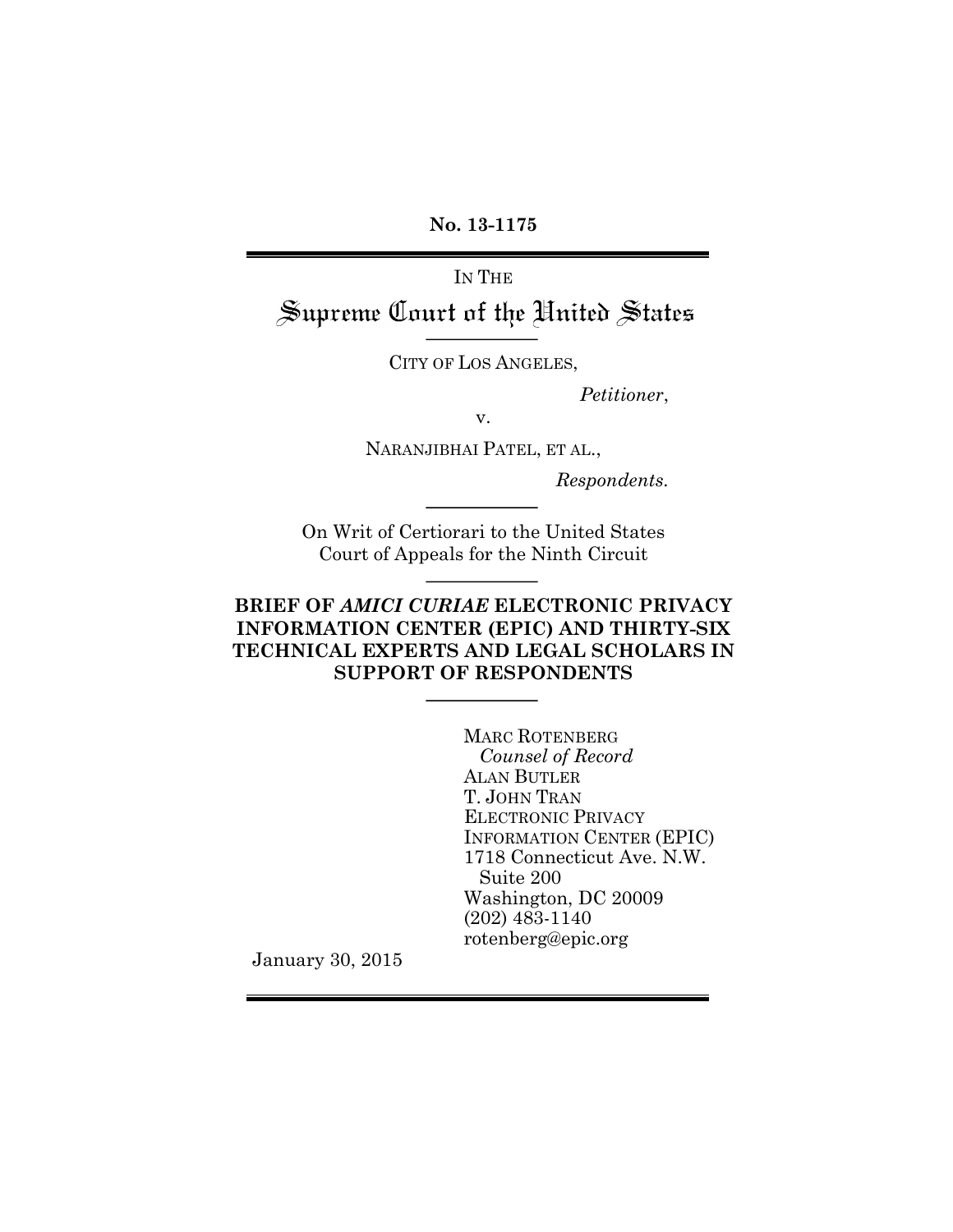# **TABLE OF CONTENTS**

| <b>INTEREST OF THE AMICI CURIAE 1</b>                |
|------------------------------------------------------|
|                                                      |
|                                                      |
| I. Guest Privacy is Critically Important for Hotels, |
| and the Unnecessary Retention of Guest Data          |
| Increases Privacy and Data Security Risks. 10        |
| II. Routine Disclosure of Guest Registries to the    |
| Police Implicates Protected First Amendment          |
|                                                      |
| III. The Court Has Found That Laws Inhibiting        |
| the Freedom of Political, Religious, and Social      |
| Organizations Must Survive Exacting                  |
|                                                      |
| IV. A Facial Challenge Is the Proper Vehicle to      |
| Evaluate This Ordinance Because It                   |
| Implicates the Interests of Hotel Patrons 26         |
| 30                                                   |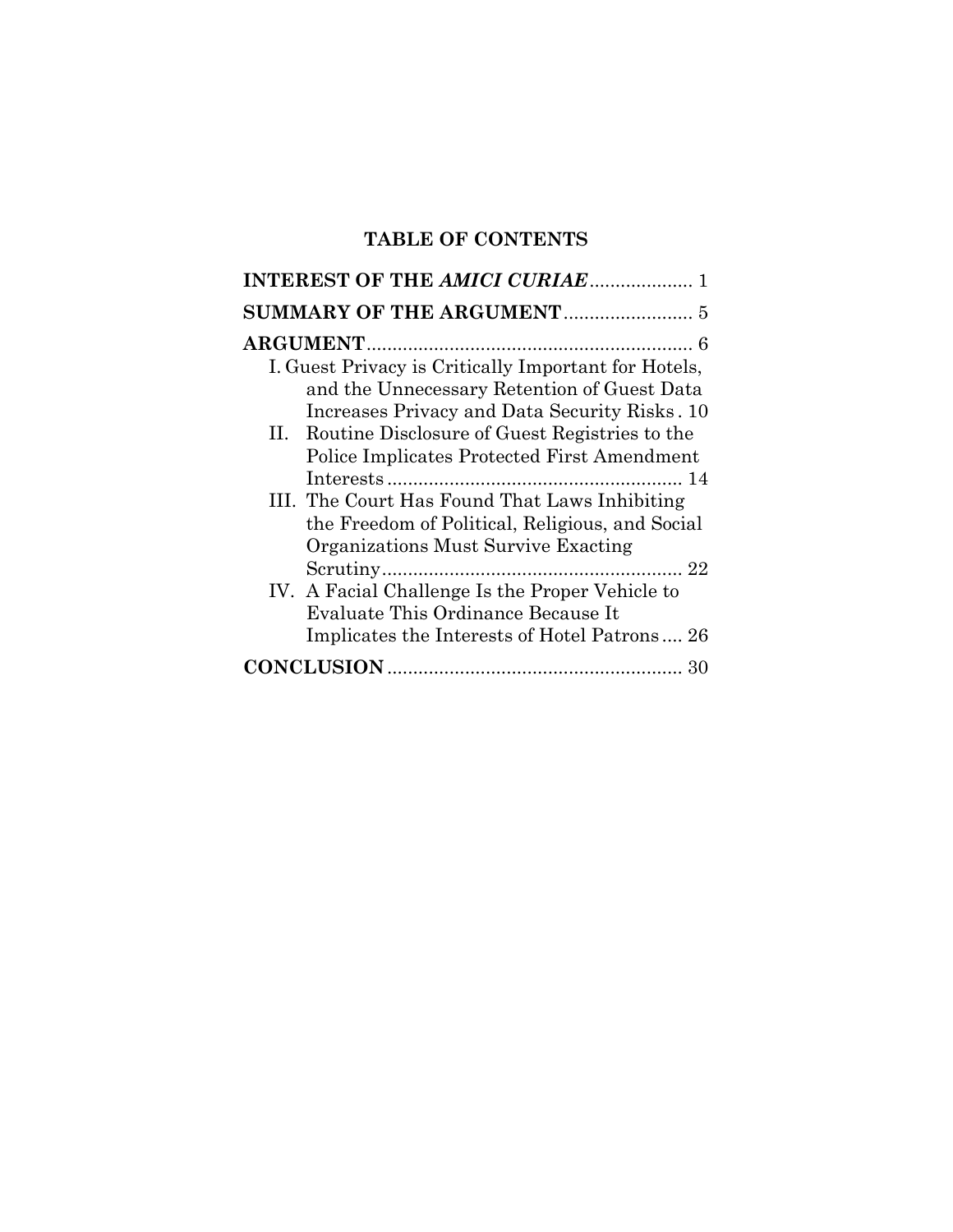# **TABLE OF AUTHORITIES**

# CASES

| Brown v. Socialist Workers '74 Campaign                                                       |
|-----------------------------------------------------------------------------------------------|
|                                                                                               |
| Buckley v. American Constitutional Law Found.,                                                |
|                                                                                               |
| City of Indianapolis v. Edmond, 531 U.S. 32                                                   |
| Clapper v. Amnesty Int'l, USA, 133 S. Ct. 1138                                                |
| Doe v. Reed, 561 U.S. 186 (2010)  26, 27, 28, 32, 33                                          |
| Doe v. Reed, 561 U.S. 186 (2010) (Alito, J.,                                                  |
| Doe v. Reed, 561 U.S. 186 (2010) (Thomas, J.,                                                 |
| Gibson v. Florida Legislative Investigation                                                   |
| Maryland v. King, 133 S. Ct. 1958 (2013)  9                                                   |
| McIntyre v. Ohio Elections Comm'n, 514 U.S.                                                   |
| NAACP v. Alabama ex rel Patterson, 357 U.S.                                                   |
| NAACP v. Claiborne Hardware Co., 458 U.S.                                                     |
| Patel v. City of Los Angeles, No. 05–1571, 2008<br>WL 4382755 (C.D. Cal. Sept. 5, 2008) 8, 32 |
| <i>Riley v. California</i> , 134 S. Ct. 2473 (2014)  9, 10, 30                                |
| Smith v. Maryland, 442 U.S. 735 (1979)                                                        |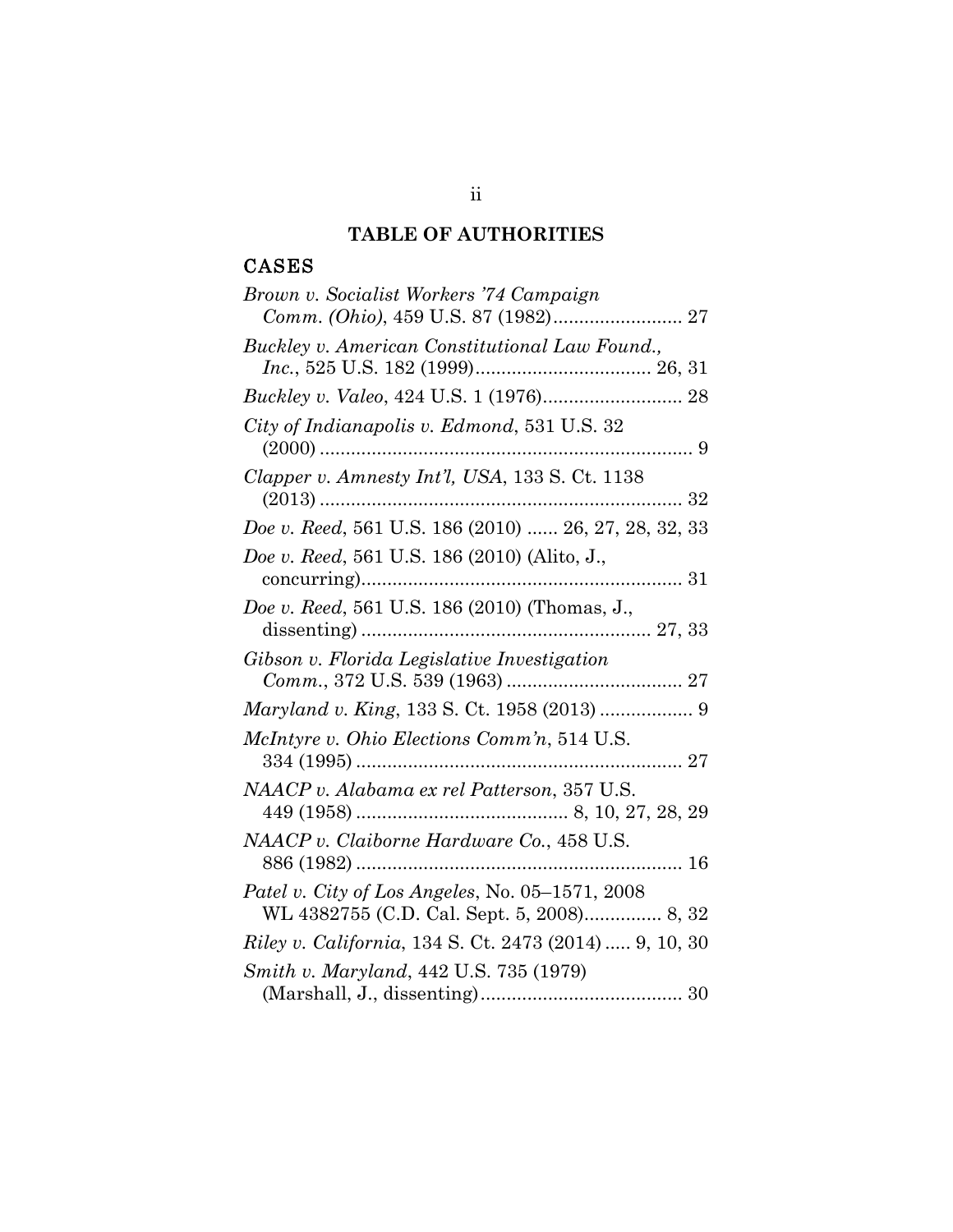| Sweezy v. New Hampshire, 354 U.S. 234 (1957) 16                                                       |
|-------------------------------------------------------------------------------------------------------|
| United States v. Jones, 132 S. Ct. 945 (2012)                                                         |
| Watchtower Bible and Tract Soc'y of N.Y., Inc. v.<br>Village of Stratton, 536 U.S. 150 (2002)  26, 28 |
| <b>STATUTES</b>                                                                                       |
|                                                                                                       |
| OTHER AUTHORITIES                                                                                     |
| A.K. Sandoval-Strausz, Hotel: An American                                                             |
| AALA, Hotel,<br>http://www.aalaroundup.org/hotel.html (last                                           |
| Abilities Expo, Discover Earth Shaking<br>Opportunities for the L.A. Disability                       |
| Abilities Expo, <i>First-Rate Accommodations</i>                                                      |
| AFL-CIO, Convention Program (2013) 24                                                                 |
| Alexis de Tocqueville, Democracy in America<br>(J.P. Mayer ed., George Lawrence trans.,               |
| American Constitution Soc'y for Law and Policy,<br>2014 National Convention—Frequently Asked          |
| Andrew Albanese, ALA 2012 Attendance<br>Roughly Flat with 2011, Publishers Wkly.                      |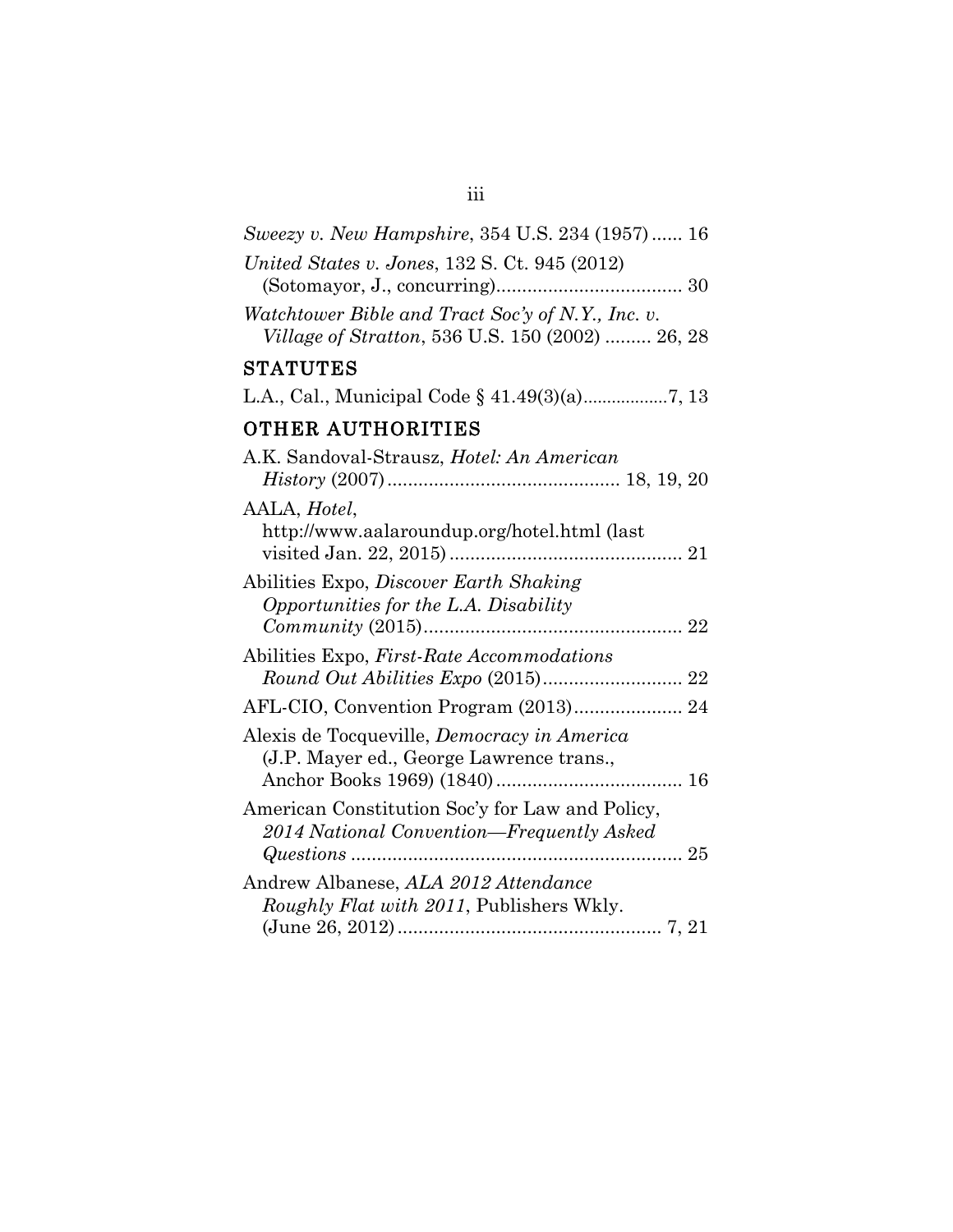| Anita L. Allen, Associational Privacy and the<br>First Amendment: NAACP v. Alabama,<br><i>Privacy and Data Protection,</i> 1 Ala. C.R. &                                                                                                                                                         |
|--------------------------------------------------------------------------------------------------------------------------------------------------------------------------------------------------------------------------------------------------------------------------------------------------|
| California Republican Party, Hotel Reservations                                                                                                                                                                                                                                                  |
| Corin Hirsch, <i>Post Con: How La Raza Put On</i><br>Two Shows at Once, Convene (Sept. 2014) 6                                                                                                                                                                                                   |
| Craig Timberg, FTC Sues Wyndham Hotels Over<br>Hacker Breaches, Wash. Post (June 26, 2012) 13                                                                                                                                                                                                    |
| DEF CON Commc'ns, Inc., DEF CON 21-                                                                                                                                                                                                                                                              |
| Fed. Trade Comm'n, Protecting Personal<br><i>Information: A Guide for Business (2011)  13</i>                                                                                                                                                                                                    |
| Great Throngs Expected—Coming Council of<br>Christian Endeavor Societies, N.Y. Times,                                                                                                                                                                                                            |
| Jeffrey L. Pasley, The Cheese and the Words:<br>Popular Political Culture and Participatory<br>Democracy in the Early American Republic, in<br>Beyond the Founders: New Approaches to the<br>Political History of the Early American<br><i>Republic</i> (Jeffrey L. Pasley et al. eds., 2004) 18 |
| Jeffrey Rosen, Symposium Keynote Address, 65                                                                                                                                                                                                                                                     |
| Julie Creswell & Nicole Perlroth, Ex-Employees<br>Say Home Depot Left Data Vulnerable, N.Y.                                                                                                                                                                                                      |
| Juvenile Diabetes Research Foundation (JDRF),                                                                                                                                                                                                                                                    |
| L.A., Cal., Ordinance 17796 (Oct. 6, 2006) 31                                                                                                                                                                                                                                                    |

iv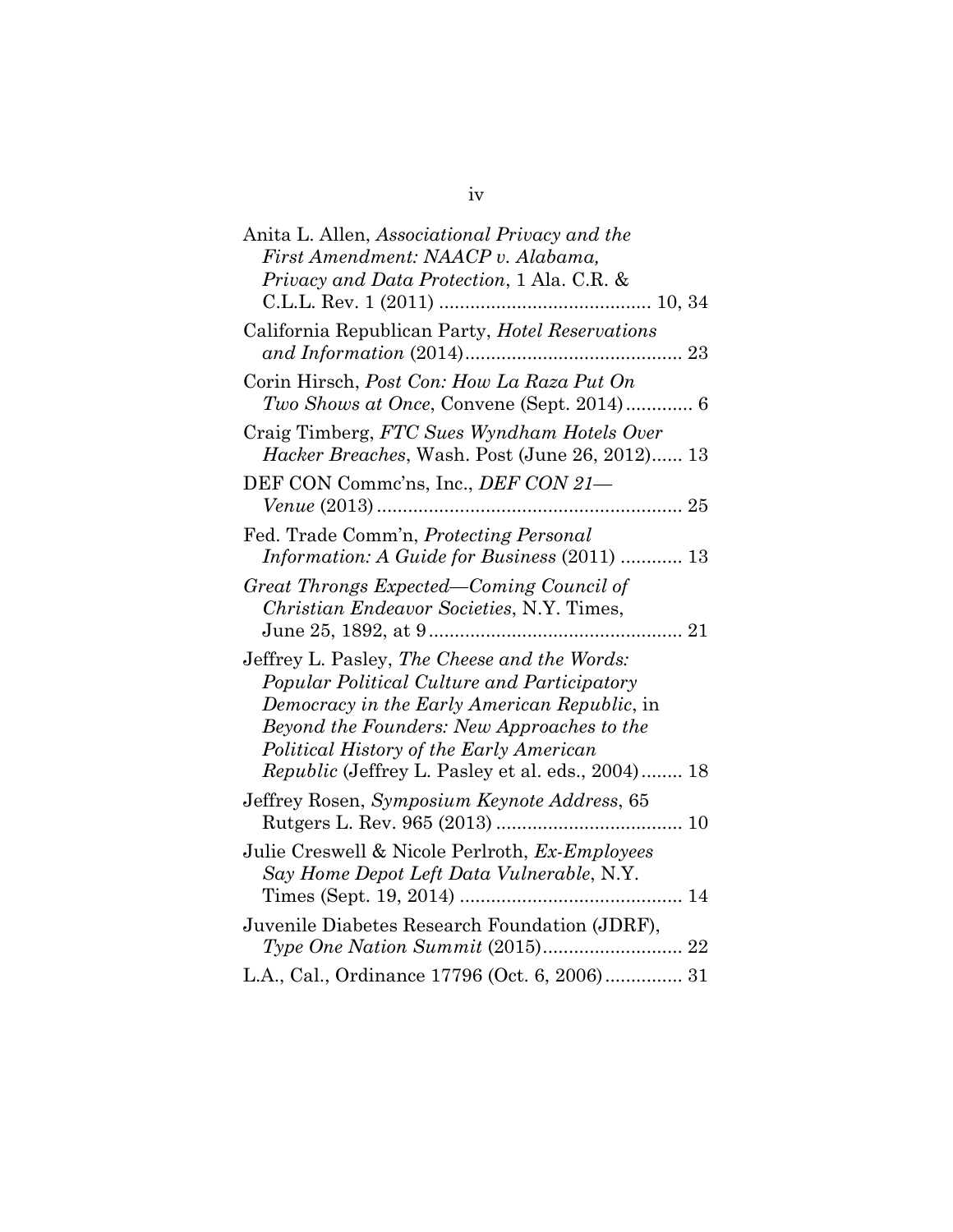| Marc Rotenberg, Technolgoy and Privacy: Old<br>Problems and New Challenges, 34 Hum. Rts.                                               |  |
|----------------------------------------------------------------------------------------------------------------------------------------|--|
| Mark D. Bauer, Freedom of Association for<br>College Fraternities After Christian Legal<br>Society and Citizens United, 39 J.C. & U.L. |  |
| Mark G. Haley & Jungsun Kim, Principles of<br>Privacy: Defining & Implementing Sound<br>Privacy Practices in Hospitality               |  |
| Michael Cieply & Brooks Barnes, Sony<br>Cyberattack, First a Nuisance, Swiftly Grew<br><i>Into a Firestorm, N.Y. Times,</i>            |  |
| Michael Riley et al., Missed Alarms and 40<br>Million Stolen Credit Card Numbers: How<br>Target Blew It, Bloomberg Businessweek        |  |
| Nat'l Ass'n for the Advancement of Colored<br>People, Housing Information & Schedule At-                                               |  |
| Nat'l Ass'n for the Advancement of Colored<br>People, NAACP 2011 Sponsorship                                                           |  |
| National Council of La Raza (NCLR), NCLR<br>Annual Conference—Book Your Hotel (2014) 23                                                |  |
| Pearl Brewer, Jungsun Kim, Thomas R. Schrier<br>& John Farrish, Current and Future<br>Technology Use in the Hospitality Industry       |  |
|                                                                                                                                        |  |

v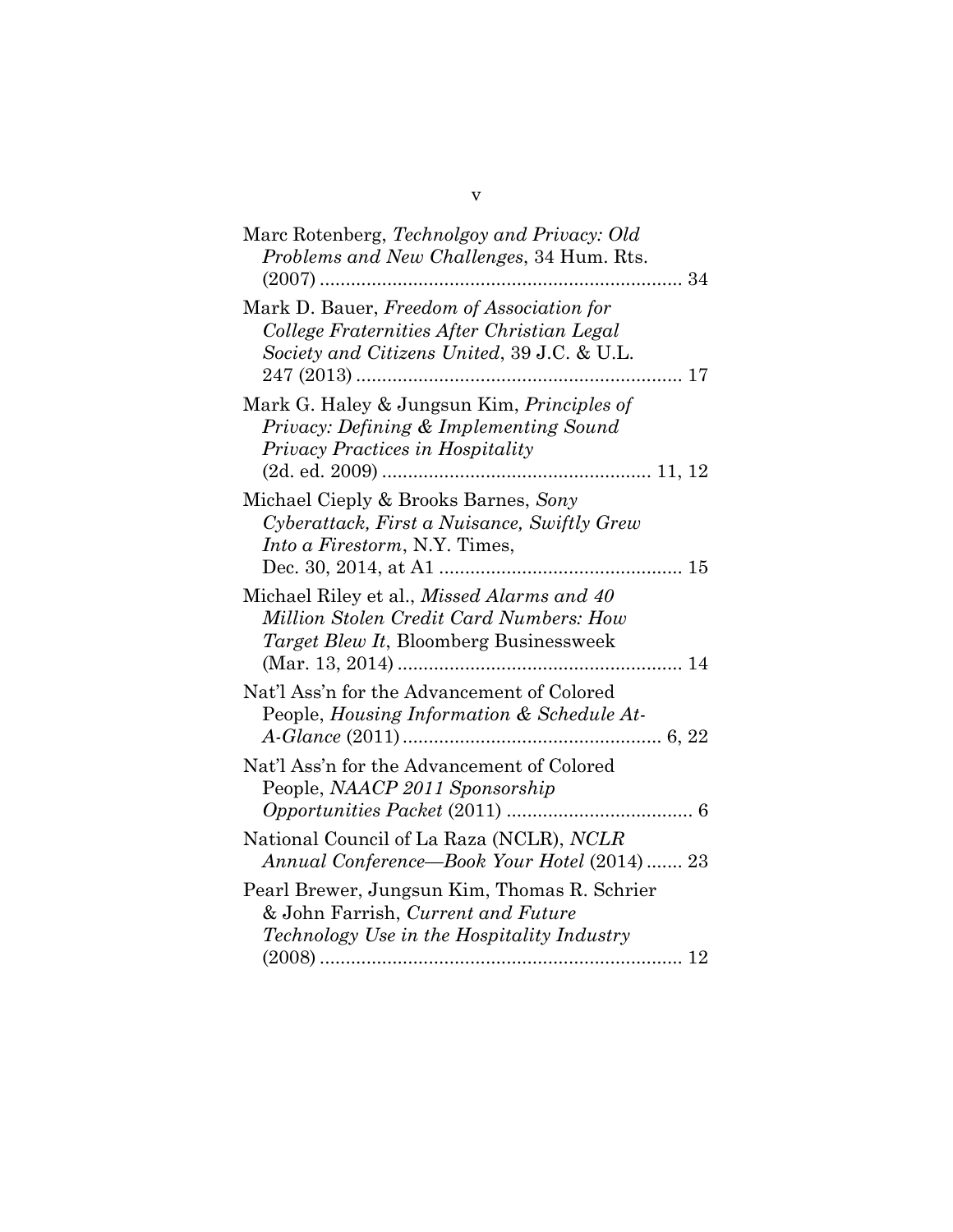| <i>Presbyterians in Council, N.Y. Times, May 15,</i>                                                |  |
|-----------------------------------------------------------------------------------------------------|--|
| Press Release, Fed. Trade Comm'n, FTC<br><b>Announces Top National Consumer</b>                     |  |
| Rebecca Ballhaus, CPAC 2014 Schedule<br><i>Features Ted Cruz, Chris Christie, Wall St. J.</i><br>24 |  |
| Simon P. Newman, <i>Parades and the Politics of</i><br>the Street: Festive Culture in the Early     |  |
| The Complete Bill of Rights: The Drafts,<br>Debates, Sources, and Origins (Neil H. Cogan            |  |
| The Democratic Convention—Where Shall It Be                                                         |  |
| <i>The Federalist</i> No. 14 (James Madison) (Clinton                                               |  |
| The Federalist Society, 2014 National Lawyers                                                       |  |
| The Nat'l Rifle Ass'n of America, NRA 2014-                                                         |  |
| <i>The Orphan Trains</i> , The Children's Aid Society 20                                            |  |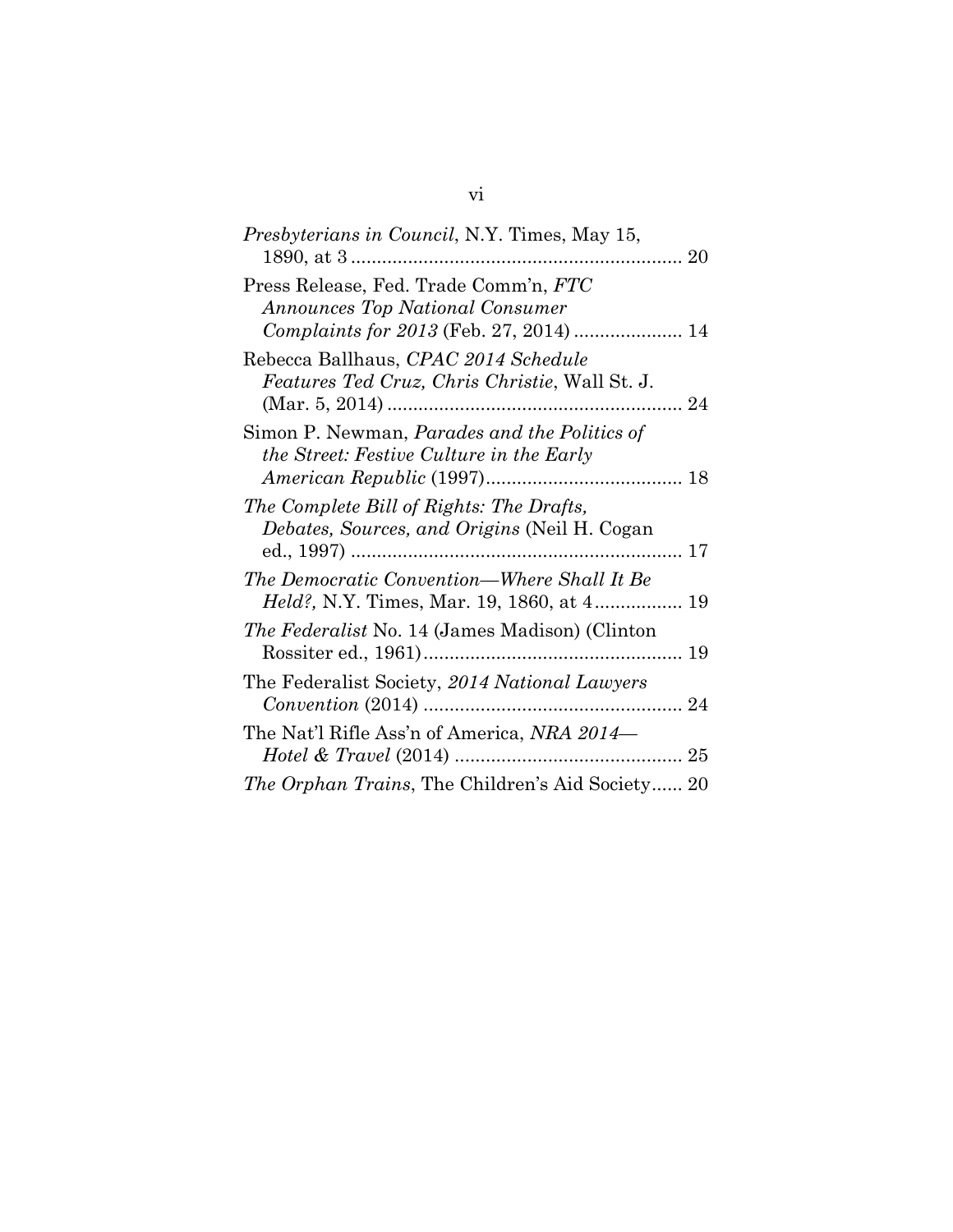#### **INTEREST OF THE** *AMICI CURIAE*

The Electronic Privacy Information Center (EPIC) is a public interest research center in Washington, D.C.1 EPIC was established in 1994 to focus public attention on emerging civil liberties issues and to protect privacy, the First Amendment, and other constitutional values.

EPIC routinely participates as *amicus curiae* before this Court in cases concerning emerging privacy and civil liberties issues: *See, e.g*., *Riley v. California*, 134 S. Ct. 2473 (2014); *Sorrell v. IMS Health Inc.*, 131 S. Ct. 2653 (2011); *Doe v. Reed*, 561 U.S. 186 (2010); *Hiibel v. Sixth Judicial Dist. Ct. of Nevada*, *Humboldt Cnty.,* 542 U.S. 177 (2004); *Watchtower Bible & Tract Soc'y of N.Y., Inc. v. Stratton, Ohio*, 536 U.S. 150 (2002).

EPIC believes that individuals have a constitutional right to gather at hotels for political and religious purposes without being subject to police inspection. Hotel guests also have a privacy interest in limiting the collection of their personal information by hotels. In this case, both free association and privacy interests weigh against the routine collection and suspicionless inspection of

<sup>1</sup> Both parties have filed letters of consent to the filing of all amicus briefs with the Clerk of the Court pursuant to Rule 37.3. In accordance with Rule 37.6, the undersigned states that no monetary contributions were made for the preparation or submission of this brief, and this brief was not authored, in whole or in part, by counsel for a party.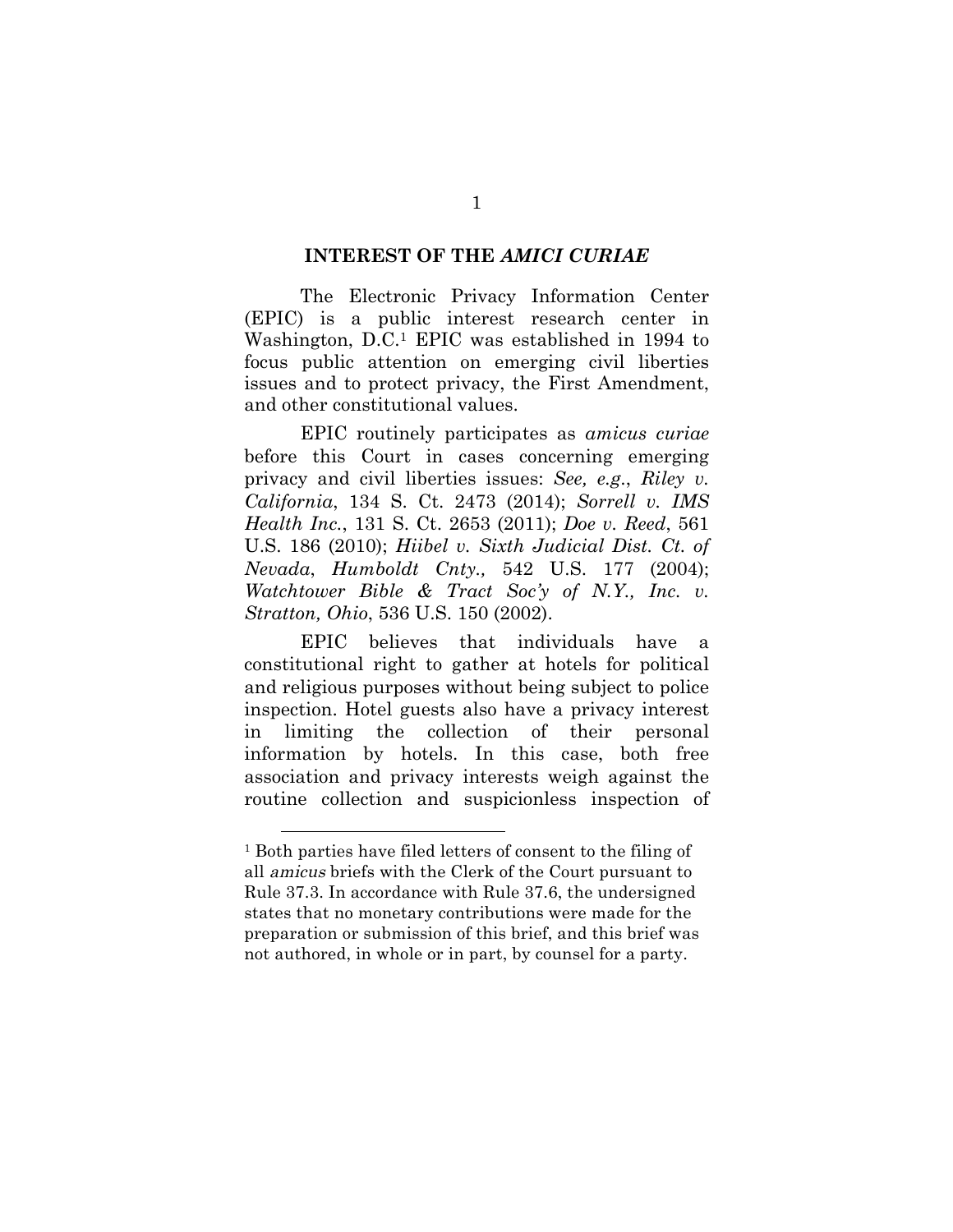information about hotel guests. Guest registries can reveal the political, religious, and social affiliations of people who gather at hotels to associate with others of like mind. These associations can reveal intimate personal facts, such as one's drug dependency, alcohol abuse, or depression. The personal data gathered by hotels are also at risk due to the increasing incidence of data breach and identity theft. These guest registries should not be made routinely available to the police for inspection, and they should not be collected or retained for that purpose.

#### **Technical Experts and Legal Scholars**

- Anita L. Allen, Henry R. Silverman Professor of Law and Philosophy, University of Pennsylvania Law School
- Ann M. Bartow, Professor, Pace Law School
- Colin J. Bennett, Professor, University of Victoria
- Christine L. Borgman, Professor & Presidential Chair in Information Studies, UCLA
- Danielle Keats Citron, Lois K. Macht Research Professor of Law, University of Maryland School of Law
- Julie E. Cohen, Professor, Director of the Center on Privacy and Technology, Georgetown University Law Center
- Simon Davies, Associate Director, LSE Enterprise, London School of Economics
- Laura K. Donohue, Professor, Director of the Center for National Security and the Law & Center on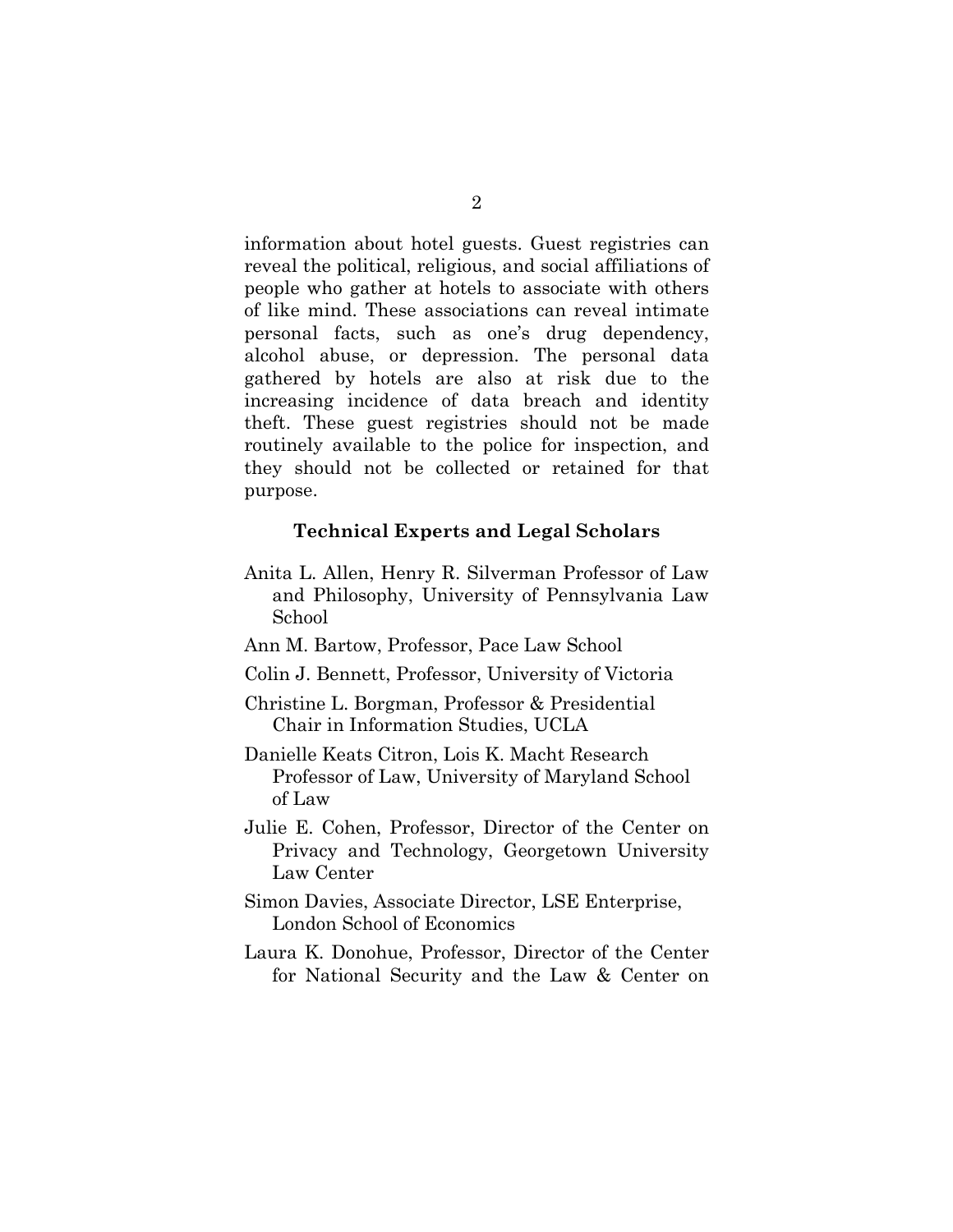Privacy and Technology, Georgetown University Law Center

- Cynthia Dwork, Distinguished Scientist, Microsoft Research
- David J. Farber, Distinguished Career Professor of Computer Science and Public Policy, Carnegie Mellon University
- Addison Fischer, Founder and Chairman, Fischer International Corp.
- Philip Friedman, Consumer Attorney
- Hon. David Flaherty, former Information and Privacy Commissioner for British Columbia
- A. Michael Froomkin, Laurie Silvers & Mitchell Rubenstein Distinguished Professor of Law, University of Miami School of Law

Deborah Hurley, Chair, EPIC Board of Directors

- Jerry Kang, Professor of Law, UCLA School of Law
- Ian Kerr, Canada Research Chair in Ethics, Law & Technology, University of Ottawa Faculty of Law
- Chris Larsen, CEO, Ripple Labs Inc.
- Harry R. Lewis, Gordon McKay Professor of Computer Science, Harvard University
- Gary T. Marx, Professor Emeritus of Sociology, MIT
- Mary Minow, Library Law Consultant
- Dr. Pablo Molina, Adjunct Professor, Georgetown University
- Dr. Peter G. Neumann, Computer Science Laboratory, SRI International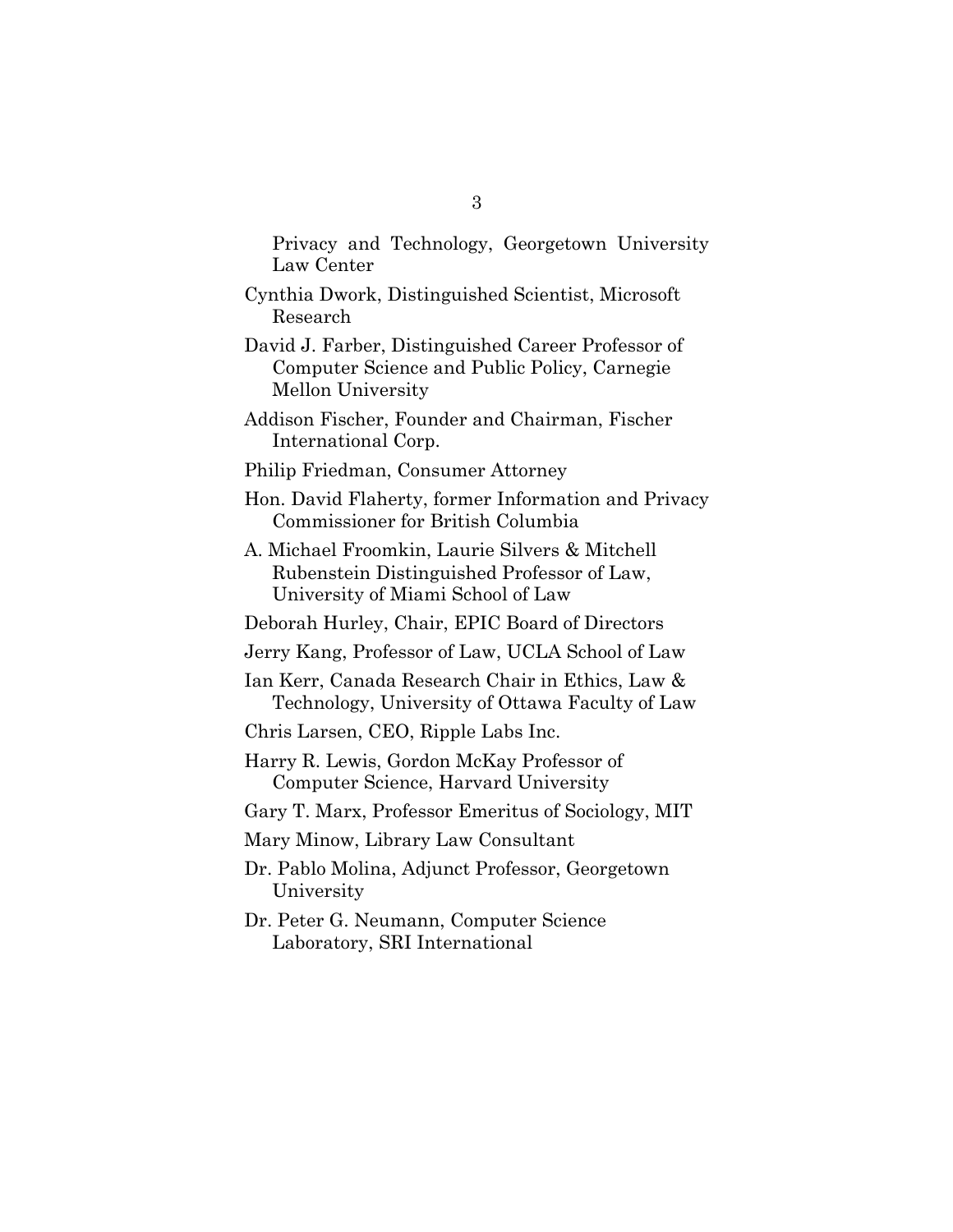| Helen Nissenbaum, Professor, Director of the                                                                                           |
|----------------------------------------------------------------------------------------------------------------------------------------|
| Information Law Institute, New York University                                                                                         |
| Dr. Deborah Peel, M.D., Founder and Chair, Patient<br>Privacy Rights                                                                   |
| Stephanie Perrin, President, Digital Discretion, Inc.                                                                                  |
| Chip Pitts, Lecturer, Stanford Law School and Oxford<br>University                                                                     |
| Ronald L. Rivest, Professor of Electrical Engineering<br>and Computer Science, MIT                                                     |
| Pamela Samuelson, Richard M. Sherman<br>Distinguished Professor of Law, Berkeley Law<br>School                                         |
| Bruce Schneier, Security Technologist; Author,<br>Schneier on Security (2008)                                                          |
| Barbara Simons, IBM Research (retired)                                                                                                 |
| Nadine Strossen, John Marshall Harlan II Professor<br>of Law, New York Law School, Former President,<br>American Civil Liberties Union |
| Frank Tuerkheimer, Professor of Law Emeritus,<br>University of Wisconsin Law School                                                    |
| Sherry Turkle, Abby Rockefeller Mauzé Professor of<br>the Social Studies of Science and Technology, MIT                                |
| Edward G. Vlitz, President and Chairman, Internet<br>Collaboration Coalition                                                           |
| Christopher Wolf, Partner, Hogan Lovells                                                                                               |

(Affiliations are for identification only)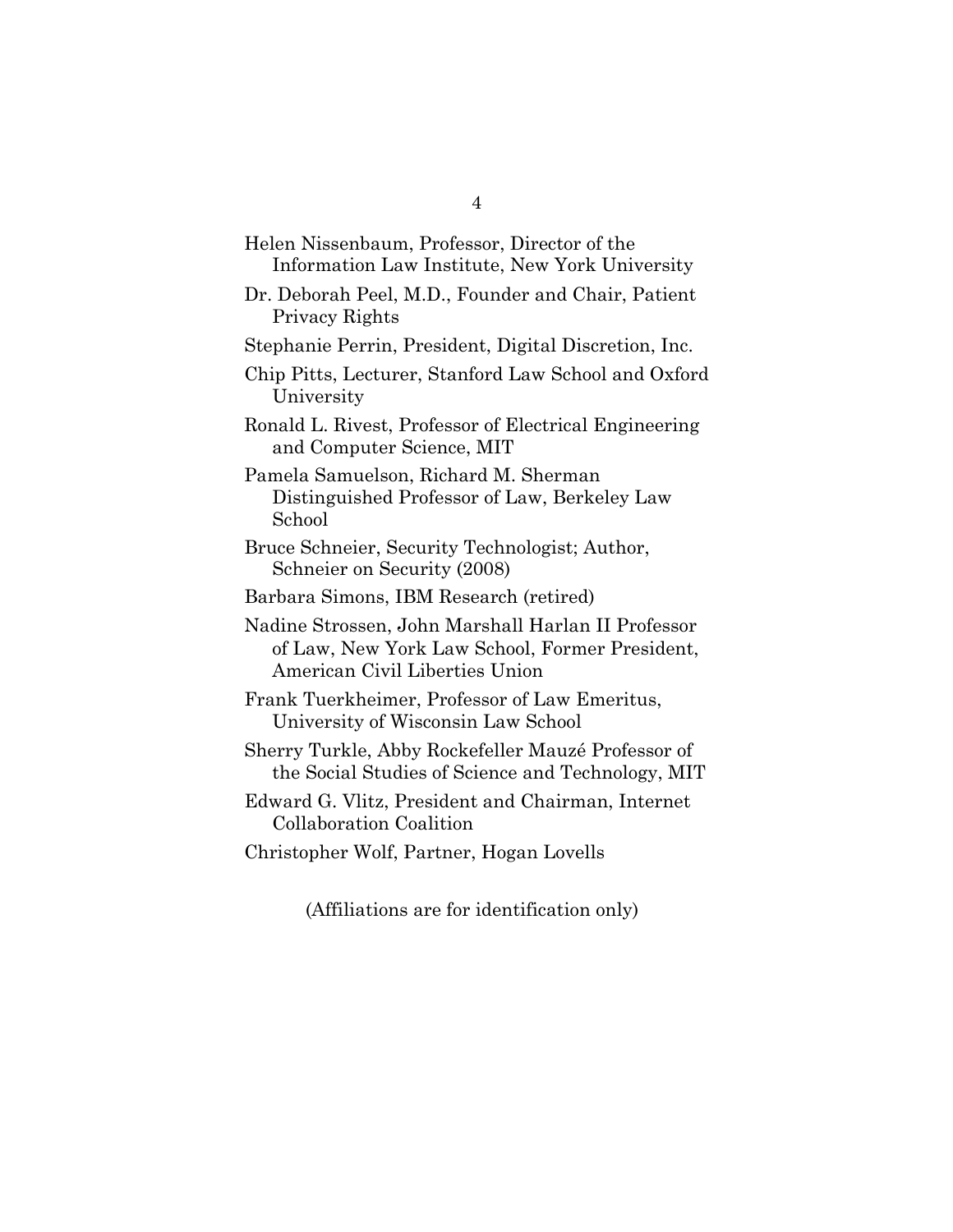#### **SUMMARY OF THE ARGUMENT**

At issue in this case is whether a city can authorize the police to routinely inspect hotel guest registries without any individualized suspicion or judicial supervision. Los Angeles Municipal Code § 41.49 implicates not only the business practices of hotels, but also the privacy and First Amendment interests of hotel guests who frequently gather at hotels for political and religious purposes.

This Court long ago recognized that the freedom of individuals to associate with others of like mind is a core First Amendment right; the abridgment of this right occurs where the government seeks to identify people who participate in these activities. This ordinance, which grants local officials the authority to inspect guest registries of hotels in Los Angeles, directly implicates the freedom to participate in political, social, and religious associations that rely on hotels to facilitate their meetings and conferences. This Court has ruled that laws mandating disclosure of political contributions and associations must survive "exacting scrutiny." The general governmental interest in deterring criminal activity is not sufficient to justify such a broad intrusion into the associational activities of individuals who gather at hotels in Los Angeles.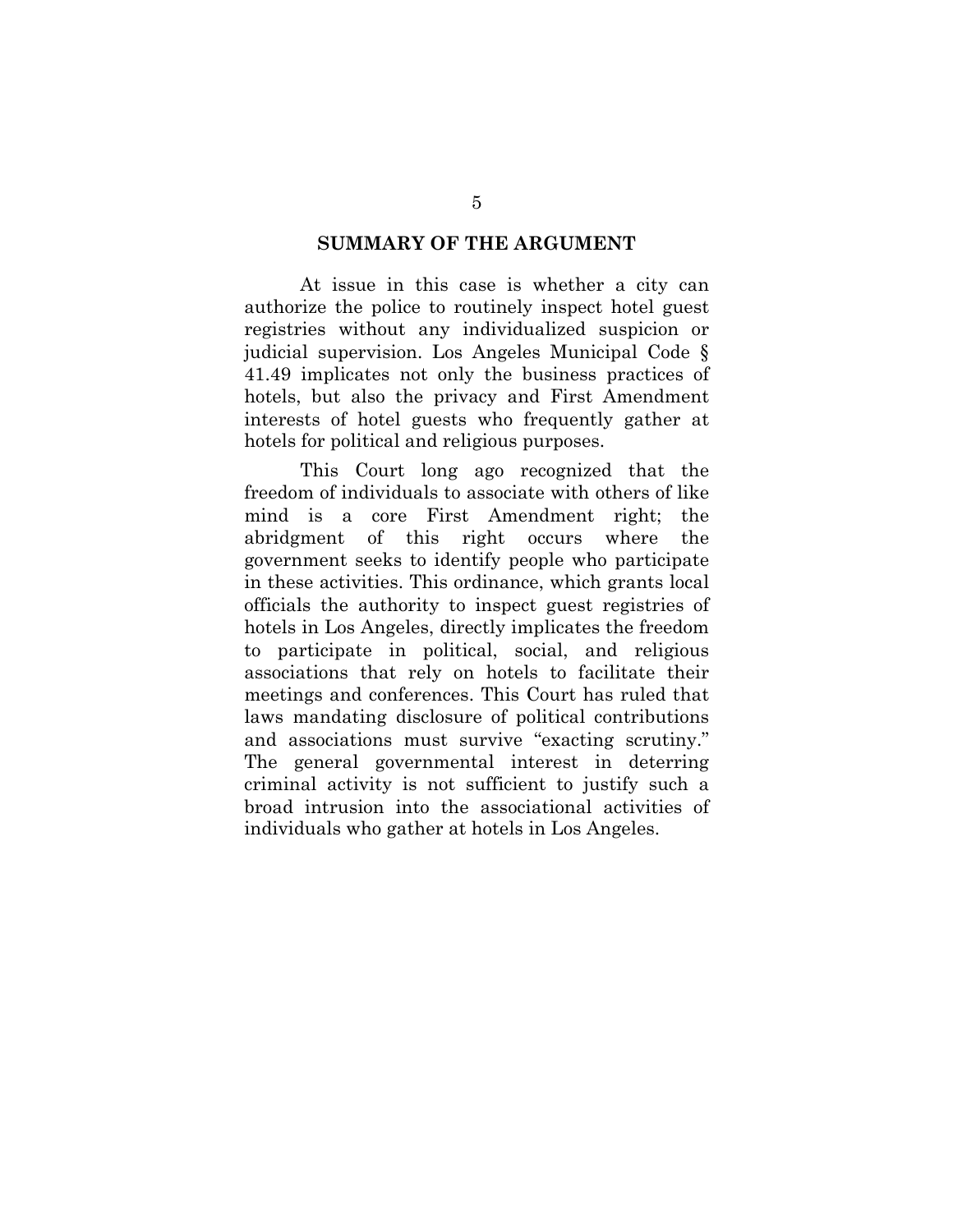#### **ARGUMENT**

In the years since this case was filed, millions of people from across the country have gathered at hotels in the Los Angeles area for political and religious purposes. For example, the National Association for the Advancement of Colored People (NAACP) brought more than 5,000 members to Los Angeles for its annual convention in July of 2011, Nat'l Ass'n for the Advancement of Colored People, *NAACP 2011 Sponsorship Opportunities Packet* 2 (2011), and those members were encouraged to stay at four hotels in the downtown Los Angeles area: the Wilshire Grand Hotel, the JW Marriott Hotel, the Luxe, and the Sheraton Downtown Los Angeles, Nat'l Ass'n for the Advancement of Colored People, *Housing Information & Schedule At-A-Glance* 4 (2011).2 More than 4,000 attended the 2014 Annual Conference of the National Council of La Raza at the Los Angeles Convention Center in July of 2014, with attendees staying at the JW Marriott and other downtown hotels. Corin Hirsch, *Post Con: How La Raza Put On Two Shows at Once*, Convene (Sept. 2014).3 In June 2012, more than 20,000 people attended the 2012 American Library Association's annual conference at the Anaheim Convention Center, with attendees staying at nearby hotels in

 $2$  Available at

http://naacp.3cdn.net/83832e137abdf80397\_sem6ieklb.pdf.

<sup>3</sup> http://www.pcma.org/convene-content/convenearticle/2014/09/01/post-con-how-la-raza-put-on-two-showsat-once.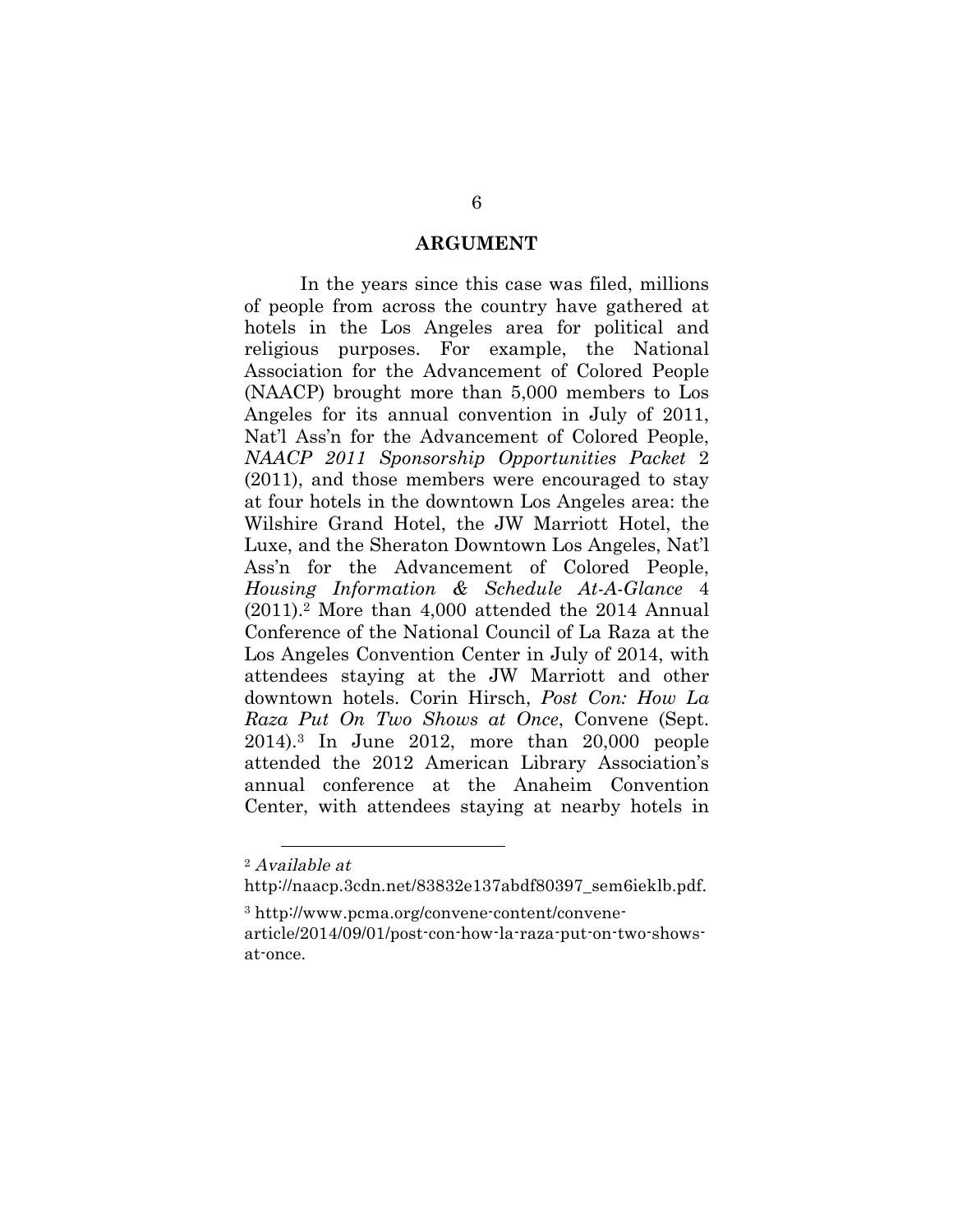the Anaheim area. Andrew Albanese, *ALA 2012 Attendance Roughly Flat with 2011*, Publishers Wkly. (June 26, 2012).4

Under Los Angeles Municipal Code (LAMC) § 41.49, the names of conference attendees are retained for ninety days and made available to police for warrantless inspection. Given the significant First and Fourth Amendment interests at stake in the collection, retention, and inspection of these sensitive guest lists, this Court should affirm the judgment of the Ninth Circuit and find that LAMC § 41.49 is facially unconstitutional.

\* \* \*

The plaintiffs in this case brought a facial challenge to LAMC § 41.49, which "permits law enforcement to demand inspection" of hotel records "at any time without consent or warrant." *Patel v. City of Los Angeles*, No. 05–1571, 2008 WL 4382755 at \*2 (C.D. Cal. Sept. 5, 2008). The lower court found that the plaintiffs had standing to bring this challenge because their guest registries have been and continue to be inspected without a warrant by the police. *Id*. Therefore, the issue before this Court is whether LAMC § 41.49 is facially invalid under the Fourth Amendment because it authorizes warrantless searches of hotel guest registries.

More is at stake in this case than an individual hotel owner's interest in inspection of a particular

<sup>4</sup> http://www.publishersweekly.com/pw/bytopic/digital/conferences/article/52786-ala-2012 attendance-roughly-flat-with-2011.html.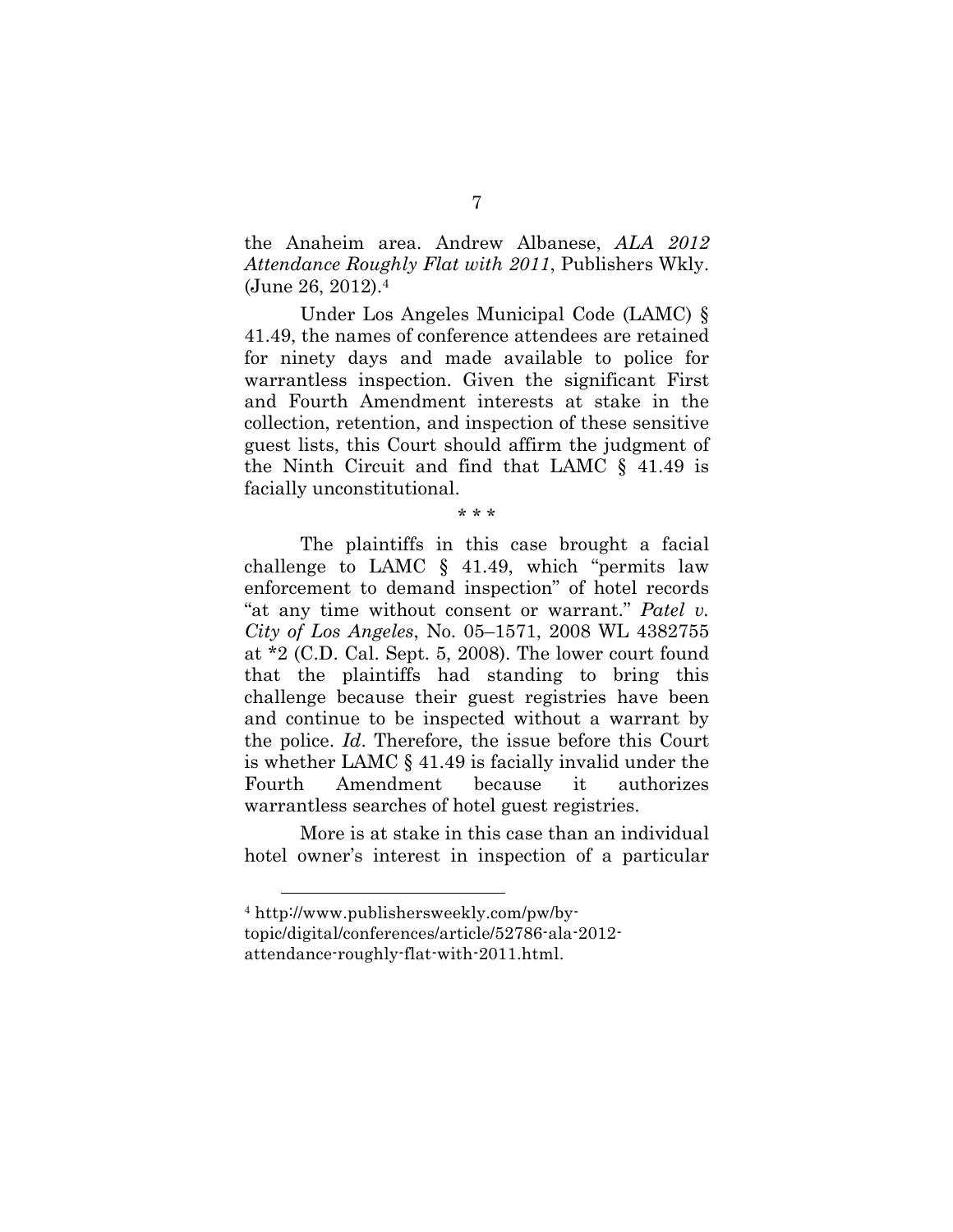guest registry. Hotel patrons have distinct privacy and free assembly interests in their personally identifiable information that is collected and disseminated to the police. Political groups, religious organizations, and social activists regularly gather at hotels in the United States to meet, to express opinions, and to organize. The collection of guest registry information is akin to the collection of membership lists for political and religious organizations, which this Court has found implicates significant First Amendment interests. *NAACP v. Alabama ex rel Patterson*, 357 U.S. 449 (1958) [hereinafter *NAACP v. Alabama*]. Because of the constitutional interests at stake, a facial challenge is appropriate to consider the impact of this ordinance not only on the hotel owner, but on hotel guests throughout Los Angeles (and similarly situated cities). The First Amendment interests in this case trigger facial review.

The "ultimate touchstone of the Fourth Amendment is 'reasonableness,'" *Riley v. California*, 134 S. Ct. 2473, 2482 (2014) (quoting *Brigham City v. Stuart*, 547 U.S. 398, 403 (2006)), but the Court has held that "reasonableness generally requires the obtaining of a judicial warrant" before law enforcement officers can search for criminal evidence. *Id*. (quoting *Vernonia School Dist. 47J v. Acton*, 515 U.S. 646, 653 (1995)). The ordinance in this case clearly fails to satisfy the warrant requirement. But even under the more permissive balancing test employed in administrative search and special needs cases, LAMC § 41.49 unreasonably impinges on the Fourth and First Amendment rights of hotels and hotel guests.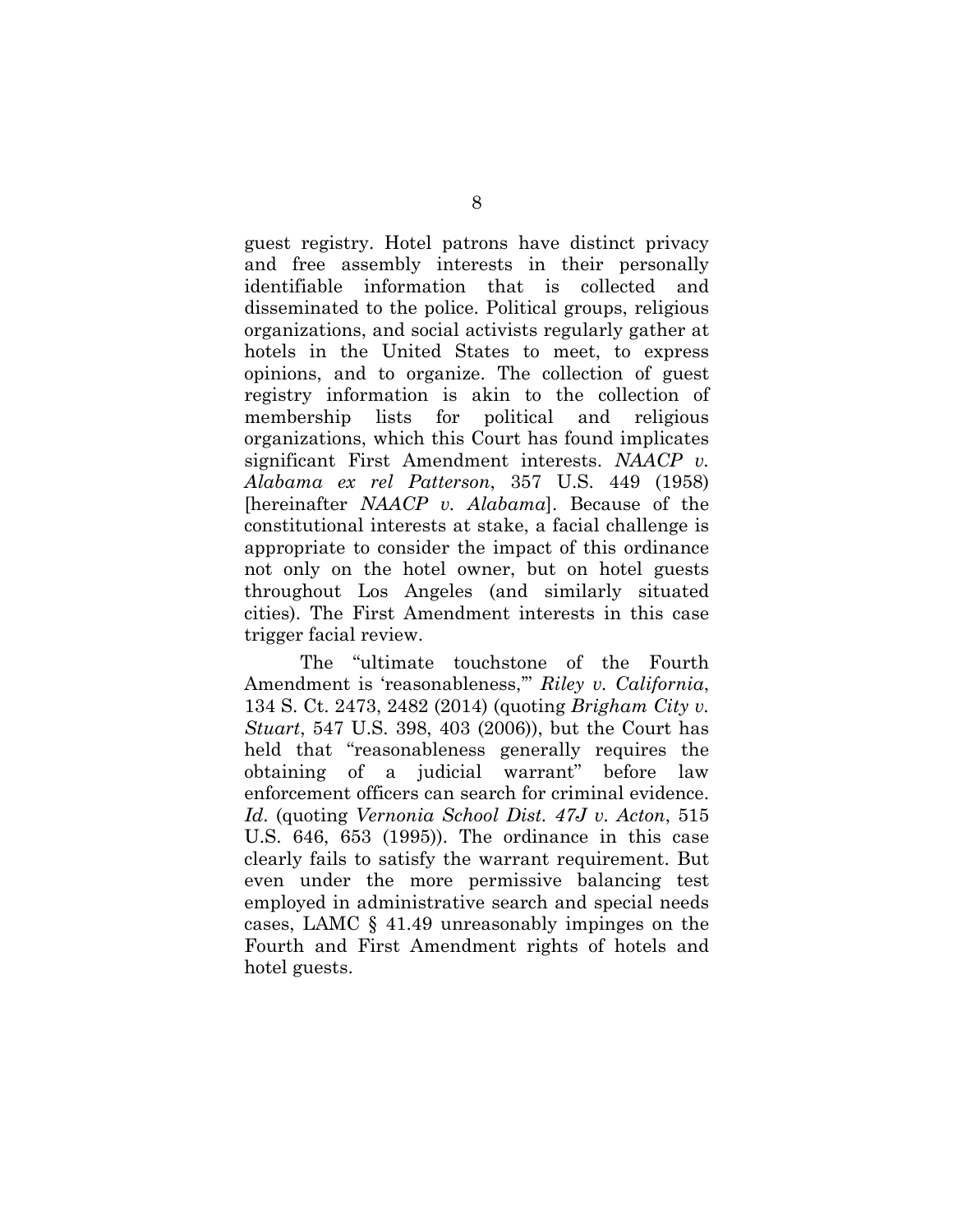In some "special needs" and administrative inspection cases, the Court has held that a search might be reasonable if it "balance[s] the privacyrelated and law enforcement-related concerns. . . ." *Maryland v. King*, 133 S. Ct. 1958, 1970 (2013) (quoting *Illinois v. McArthur*, 531 U.S. 326, 331 (2001)). The Court has also permitted "searches for certain administrative purposes without particularized suspicion of misconduct, provided that those searches are appropriately limited." *City of Indianapolis v. Edmond*, 531 U.S. 32, 37 (2000). The warrantless searches authorized by LAMC § 41.49 are not appropriately limited or balanced against the substantial impact on the Fourth and First Amendment interests of hotels and hotel guests. Specifically, whatever impact the ordinance may have on potential criminal activity is miniscule compared to the harm caused by unmasking anonymous members of political groups.

The Fourth Amendment protects an individual's "ability to maintain a degree of public anonymity against the government" and "allows us to control how much information about our political and religious beliefs, thoughts, sensations, or emotions are disclosed." Jeffrey Rosen, *Symposium Keynote Address*, 65 Rutgers L. Rev. 965, 976 (2013). Opposition to unrestrained searches of personal information "was in fact one of the driving forces behind the Revolution itself." *Riley*, 134 S. Ct. at 2494.

Furthermore, the Constitution protects the right of individuals to be free from compelled disclosure of their associations with political, religious, and activist organizations. *See NAACP v.*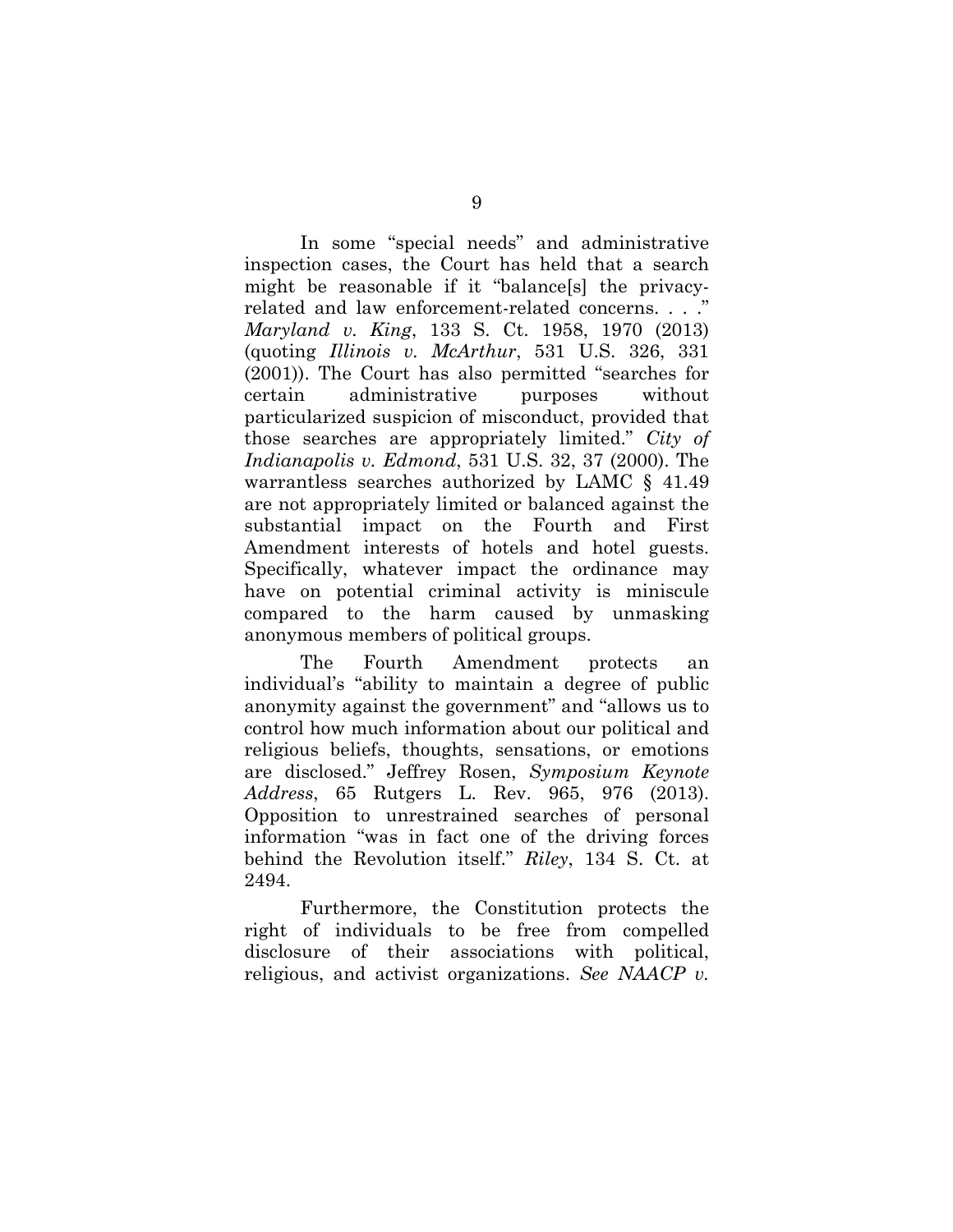*Alabama*, 357 U.S. at 463. This fundamental right to associational privacy ensures that "the government may not force even a controversial group to identify its members, absent establishing a compelling state interest in disclosure." Anita L. Allen, *Associational Privacy and the First Amendment: NAACP v. Alabama, Privacy and Data Protection*, 1 Ala. C.R. & C.L.L. Rev. 1, 13 (2011). The ordinance in this case impairs the exercise of this fundamental right.

# **I. Guest Privacy is Critically Important for Hotels, and the Unnecessary Retention of Guest Data Increases Privacy and Data Security Risks**

Privacy is of the utmost importance to hotels, as an industry association has described in a report outlining basic hotel privacy principles. *See generally*  Mark G. Haley & Jungsun Kim, *Principles of Privacy: Defining & Implementing Sound Privacy Practices in Hospitality* (2d. ed. 2009).5

> Hoteliers have been the trustees and guardians of guest privacy since the earliest inns. Guests maintain an explicit expectation of privacy as a core component of the guest-innkeeper relationship. Guest privacy's central position in that relationship has been codified in both statutory and case law. Hotel guest privacy has been enshrined in this way for so long because hoteliers

<sup>5</sup> Available at

http://www.ahla.com/uploadedFiles/Privacy.pdf.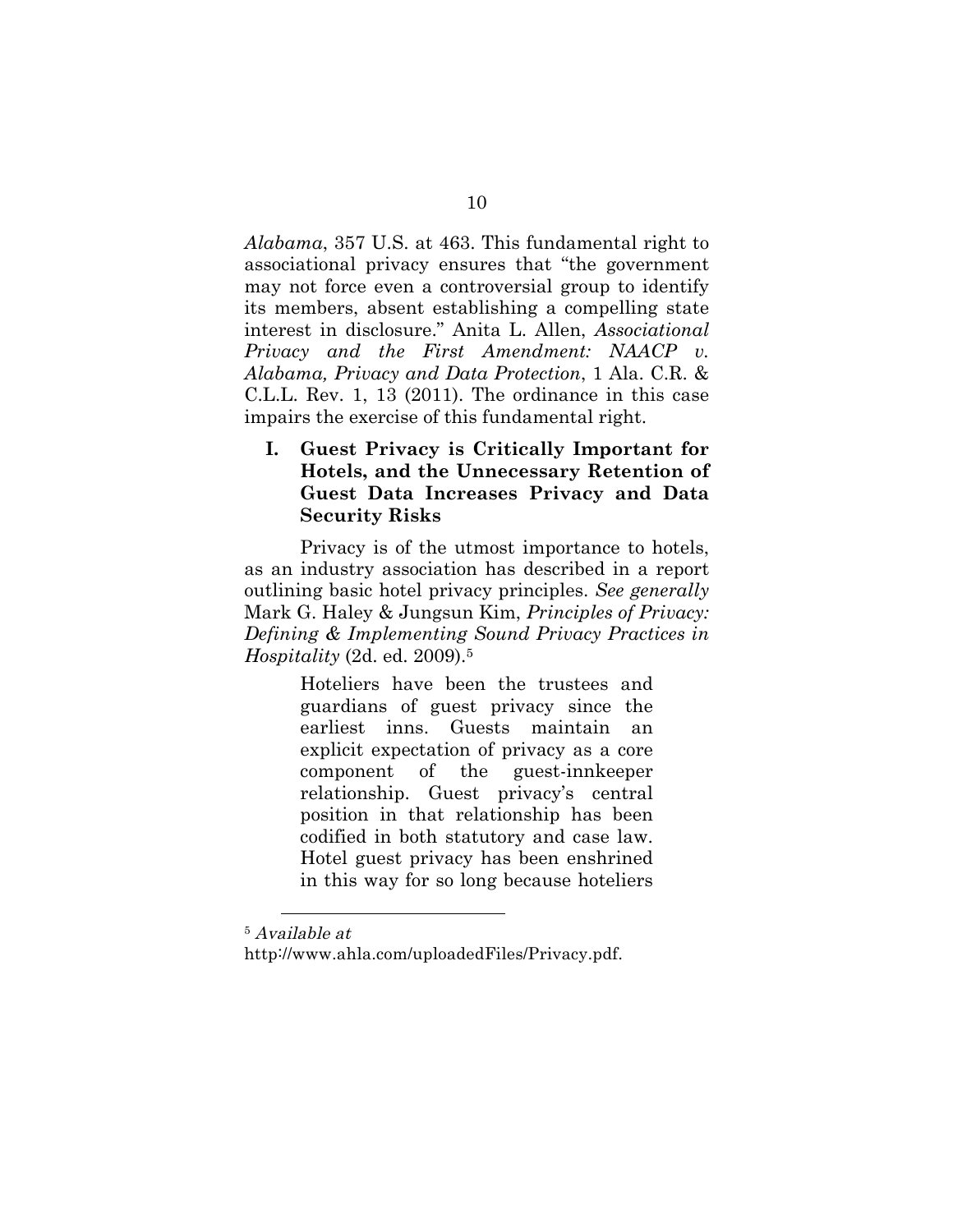are privy to innumerable details about guest preferences and behavior. There is nothing new about the privacy obligation of hoteliers and the expectation of guests.

Id. at 1. As hotels recognize, collection of guest information presents "numerous threats to privacy" including "both criminal and potentially discriminatory abuse." *Id*. at 3.

The routine police inspection of guest registries breaks the bond of trust between hoteliers and their guests, and the routine retention of guests' personal information creates significant risks of financial fraud and identity theft. A recent report addressing the use of new technologies in the hotel industry found that among hotel operators, "[p]rotecting data security and privacy represented the most important issue" related to using new technologies. Pearl Brewer, Jungsun Kim, Thomas R. Schrier & John Farrish, *Current and Future Technology Use in the Hospitality Industry* 15 (2008).6 Any customer data that hotels collect is at risk of being stolen from that hotel's servers and used for criminal purposes. For example, in 2012 hackers stole credit card numbers and other personal information of more than 600,000 guests of Wyndham Worldwide Hotels, which resulted in "at least \$10.6 million in fraudulent

<sup>6</sup> Available at

http://www.ahla.com/uploadedFiles/AHLA/Members\_Only/ Property and Corporate/Property - Publications/ Current%20and%20Future%20Technology.pdf.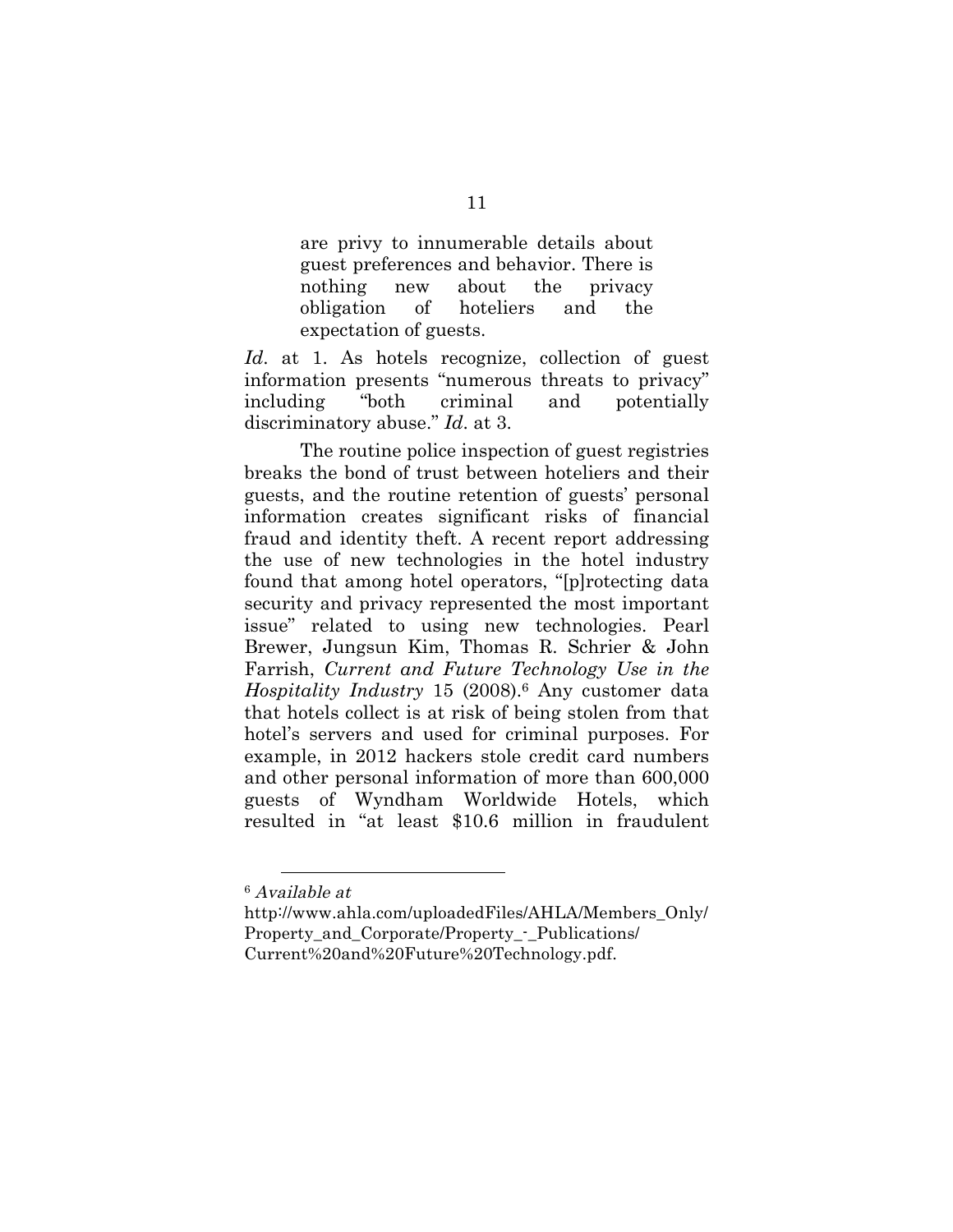charges." Craig Timberg, *FTC Sues Wyndham Hotels Over Hacker Breaches*, Wash. Post (June 26, 2012).7

The Federal Trade Commission (FTC) sued Wyndham in federal court after the agency discovered that the hotel failed to adequately protect customer data. *Id*. According to the FTC's "5 key principles" of data security, one of the most important things that hotels and other companies can do to improve data security is to minimize the data that they collect about their customers and properly dispose of any data that they no longer need. Fed. Trade Comm'n, *Protecting Personal Information: A Guide for Business* 3 (2011).8

The need to improve data security is a national priority. According to the FTC, identity theft is the number one concern of American consumers. Press Release, Fed. Trade Comm'n, *FTC Announces Top National Consumer Complaints for 2013* (Feb. 27, 2014).9 In 2014 alone, personal information including credit card numbers and other sensitive data about tens of millions of consumers were stolen from major retailers, including Target and The Home Depot. *See*,

8 Available at

 $\overline{a}$ 

http://www.ftc.gov/system/files/documents/plainlanguage/bus69-protecting-personal-information-guidebusiness\_0.pdf.

<sup>9</sup> http://www.ftc.gov/news-events/pressreleases/2014/02/ftc-announces-top-national-consumercomplaints-2013.

<sup>7</sup> http://www.washingtonpost.com/business/economy/2012/ 06/26/gJQATDUB5V\_story.html.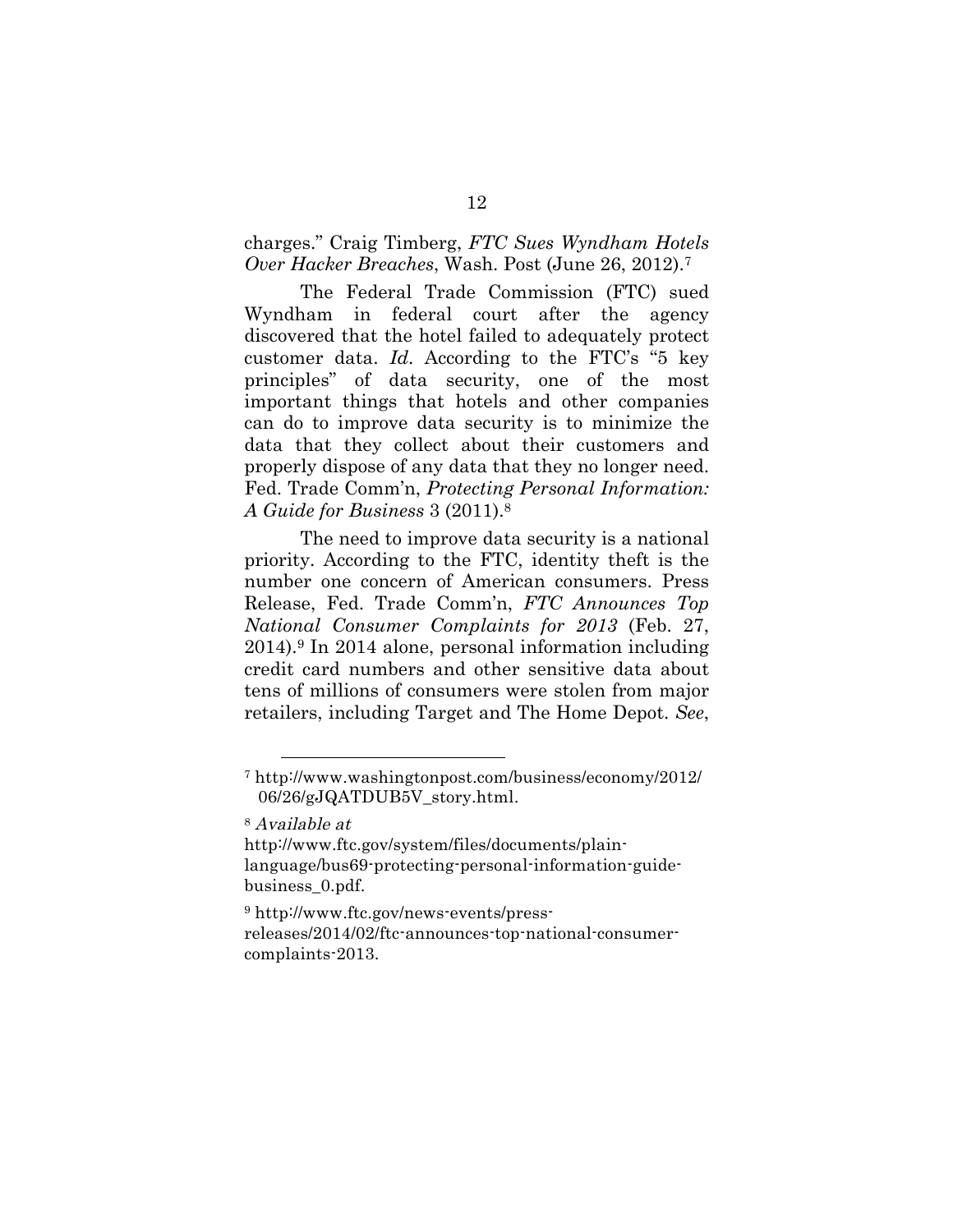*e.g.*, Julie Creswell & Nicole Perlroth, *Ex-Employees Say Home Depot Left Data Vulnerable*, N.Y. Times (Sept. 19, 2014);10 Michael Riley et al., *Missed Alarms and 40 Million Stolen Credit Card Numbers: How Target Blew It*, Bloomberg Businessweek (Mar. 13, 2014).11 In November 2014, hackers infiltrated computer systems at Sony Pictures Entertainment and stole "[e]verything and anything" including "contracts," "salary lists," "medical records," "social security numbers," and more. Michael Cieply & Brooks Barnes, *Sony Cyberattack, First a Nuisance, Swiftly Grew Into a Firestorm*, N.Y. Times, Dec. 30, 2014, at A1.

Section 41.49 unjustifiably exposes sensitive consumer data to the risk of data breaches and frustrates the ability of hotels to provide their guests proper data security. The ordinance forces hotels to unnecessarily retain guest registry information for ninety days, thereby increasing the likelihood that guests' personal information could be improperly obtained. Because this requirement exists only to enable routine police inspections of guest registries, *see* LAMC § 41.49(3)(a), it is imperative that this Court consider the interests of hotels and their guests in minimizing the unnecessary collection of guests' personal information. As the President recently emphasized, protecting consumer privacy is critical to our American values. "We pioneered the Internet, but

<sup>10</sup> http://www.nytimes.com/2014/09/20/business/exemployees-say-home-depot-left-data-vulnerable.html.

<sup>11</sup> http://www.businessweek.com/articles/2014-03- 13/target-missed-alarms-in-epic-hack-of-credit-card-data.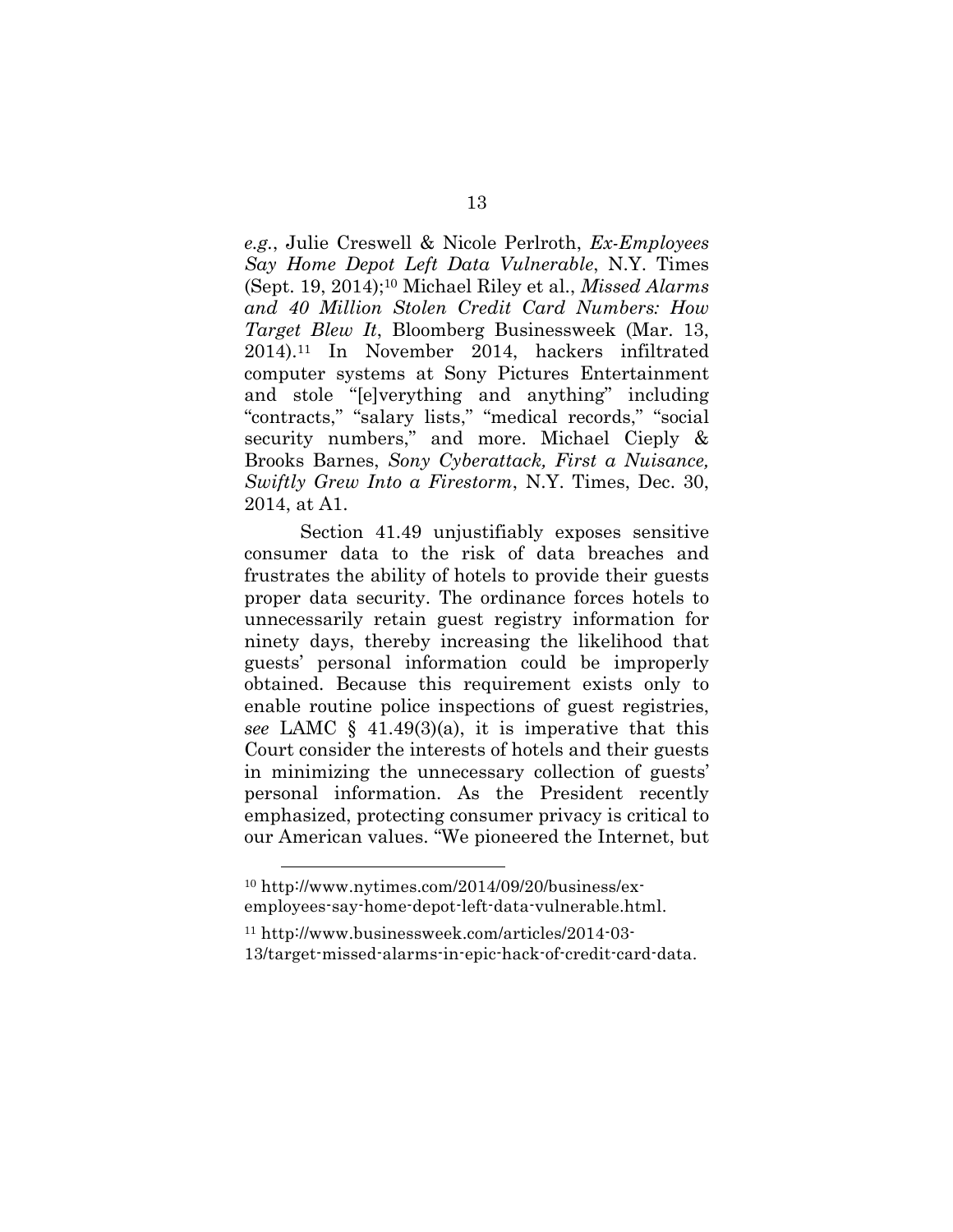we also pioneered the Bill of Rights, and a sense that each of us as individuals have a sphere of privacy around us that should not be breached, whether by our government, but also by commercial interests." Remarks at the Federal Trade Commission Constitution Center, 2015 Daily Comp. Pres. Doc. 22 (Jan. 12, 2015).

### **II. Routine Disclosure of Guest Registries to the Police Implicates Protected First Amendment Interests**

The routine inspection of hotel guest registries not only threatens the business interests of hotels, it also chills activity protected by the First Amendment. Countless political, religious, and social activist organizations gather at hotels to organize and coordinate their constituents. The Los Angeles ordinance impinges upon the freedom of those who participate in these First Amendment-protected activities.

"[O]ne of the foundations of our society is the right of individuals to combine with other persons in pursuit of a common goal by lawful means." *NAACP v. Claiborne Hardware Co.*, 458 U.S. 886, 933 (1982). The exercise of this fundamental right "has traditionally been through the media of political associations." *Sweezy v. New Hampshire*, 354 U.S. 234, 250 (1957)*.* Indeed, "Americans of all ages, all stations of life, and all types of disposition," observed the historian Alexis de Tocqueville, "are forever forming associations." Alexis de Tocqueville, *Democracy in America* 513 (J.P. Mayer ed., George Lawrence trans., Anchor Books 1969) (1840). The absence of the right to free association in the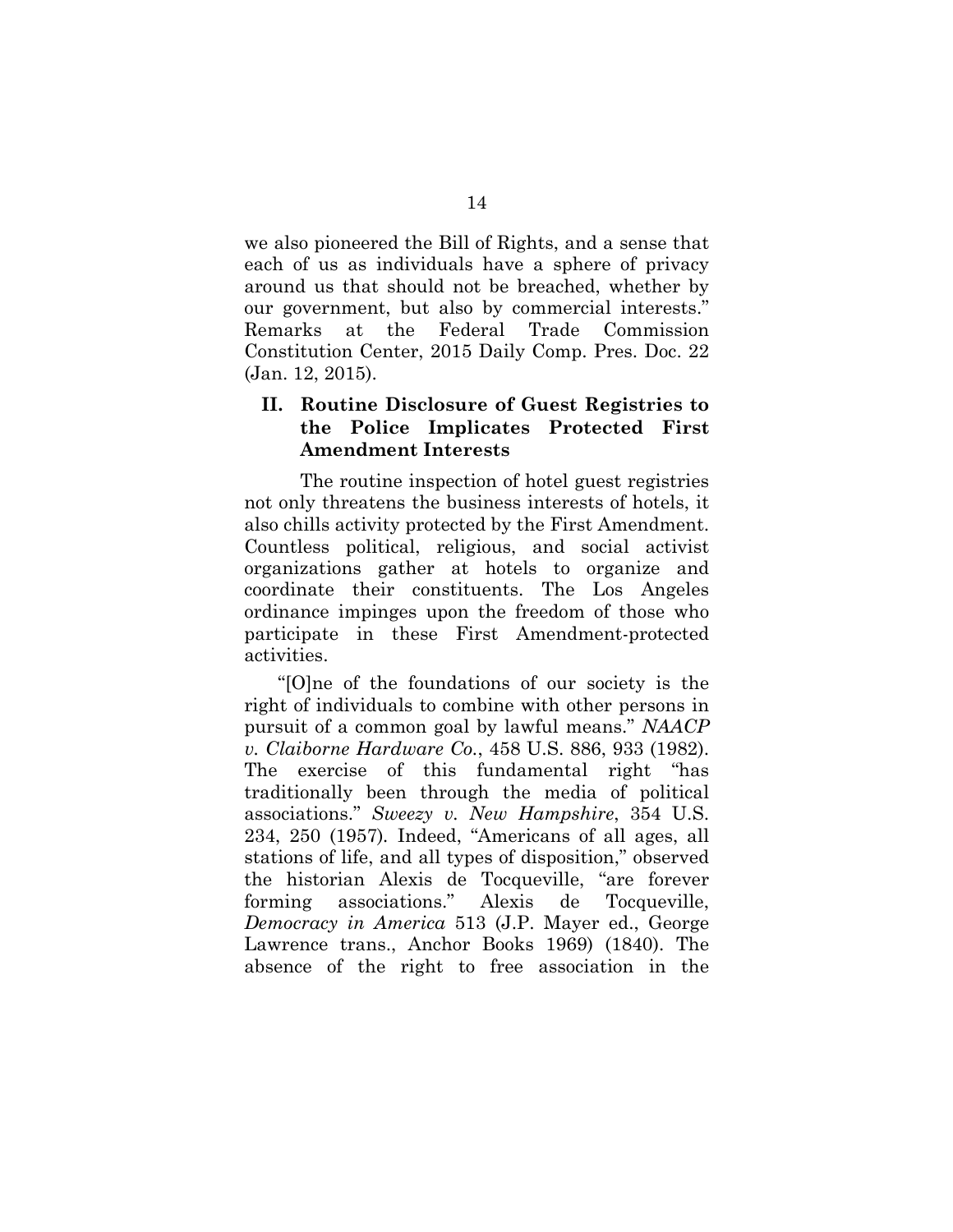proposed federal constitution, which was recognized by several early state constitutions, arguably fueled the hesitation of several states to ratify the federal constitution. Mark D. Bauer, *Freedom of Association for College Fraternities After Christian Legal Society and Citizens United*, 39 J.C. & U.L. 247, 272 (2013). Thus, states including Virginia, North Carolina, New York, and Rhode Island proposed amendments that enumerated the people's right to free association. *The Complete Bill of Rights: The Drafts, Debates, Sources, and Origins* 140–41 (Neil H. Cogan ed., 1997). Voluntary private associations, suggested James Madison, maximized the opportunity for selfrealization and stood as a bulwark against the dangers of a centralized government. David F. Epstein, *The Political Theory of the Federalist* 58–59 (1984).

The American tradition of protecting free association has necessarily underscored the importance of gathering places, and in this regard hotels have played a distinctive role. As both meeting places and lodging accommodations, hotels "brought local people together, put them into contact with strangers and outsiders, and tied them into larger networks of commerce, politics, and association." A.K. Sandoval-Strausz, *Hotel: An American History* 232 (2007). In the 1790s, national holidays were regularly marked by festive public gatherings, which commonly included parades, a reading of the Declaration of Independence, prayers, and political speeches by local activists. Jeffrey L. Pasley, *The Cheese and the Words: Popular Political Culture and Participatory Democracy in the Early American Republic*, in *Beyond the Founders: New Approaches to the Political*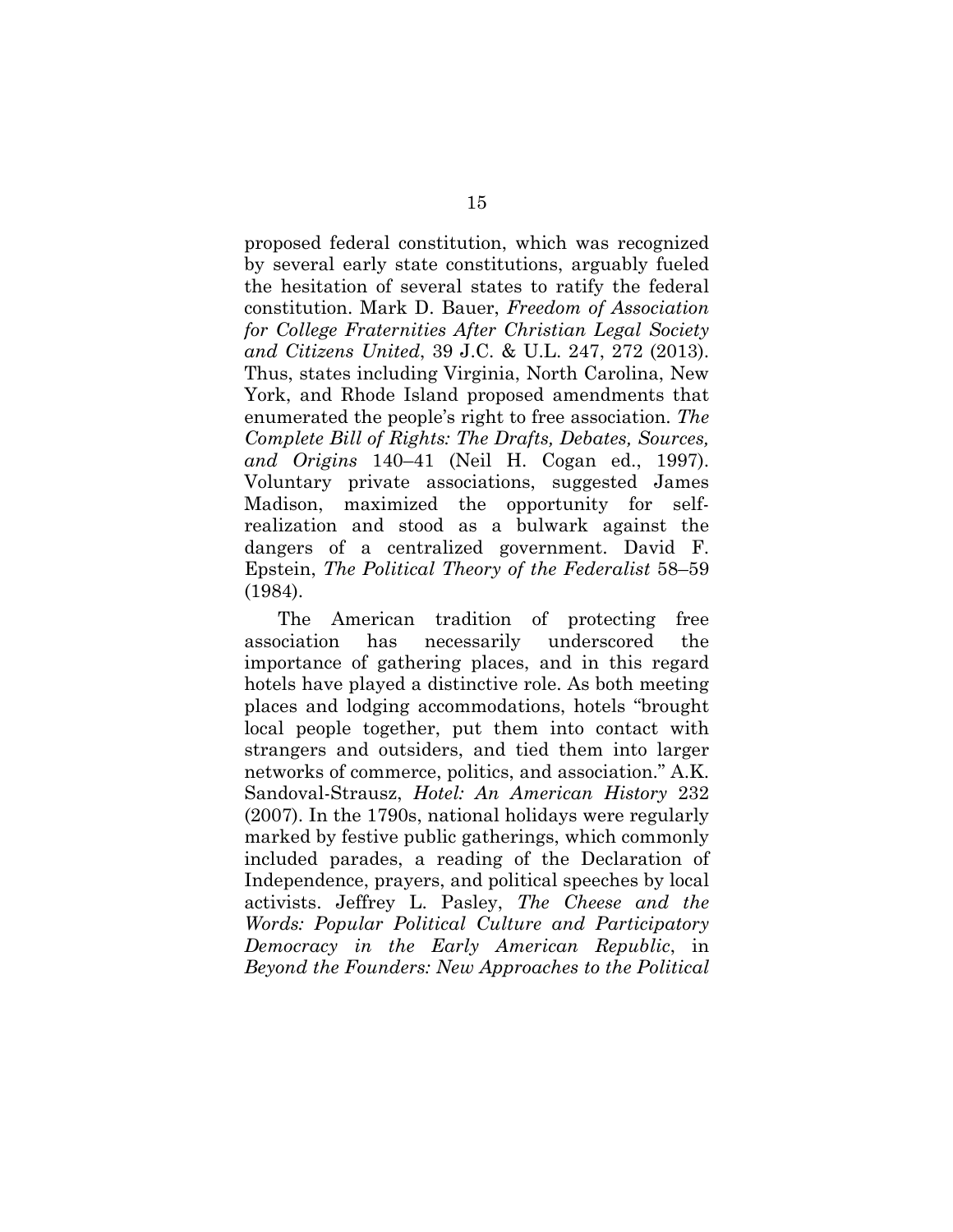*History of the Early American Republic* 31, 40 (Jeffrey L. Pasley et al. eds., 2004). Groups would start their gatherings in the streets and often end with festivities at hotels. *Id.* Between 1793 and 1801, more than three-quarters of civic festivals organized by Federalists were held in hotels. Simon P. Newman, *Parades and the Politics of the Street: Festive Culture in the Early American Republic* 89, 220 n.18 (1997). The Founders themselves recognized the crucial role of public houses in a just democracy. Speaking to the early American tradition of small, self-governing communities, James Madison argued that a geographically-distant central government could indeed administer the vast United States but proposed expanding and improving public houses. *The Federalist* No. 14, at 97–98 (James Madison) (Clinton Rossiter ed., 1961) ("[T]he intercourse throughout the Union will be facilitated by new improvements. Roads will everywhere by shortened and kept in better order; accommodations for travelers will be multiplied and ameliorated.").

Over time associations expanded beyond their local borders and increasingly used hotels as places to gather with distant members and associates. In Cleveland, for example, the Cleveland Hotel and Kennard House, hosted trade associations like the Ohio railroad men in 1854, the Ohio Editorial Association in 1858, the American Pharmaceutical Association in 1872, and the Ohio State Dairymen's Association in 1876. Sandoval-Strausz at 245. By the start of the twentieth-century, hotel-based business conventions became so commonplace that group portraits of conferees seated at tables in hotel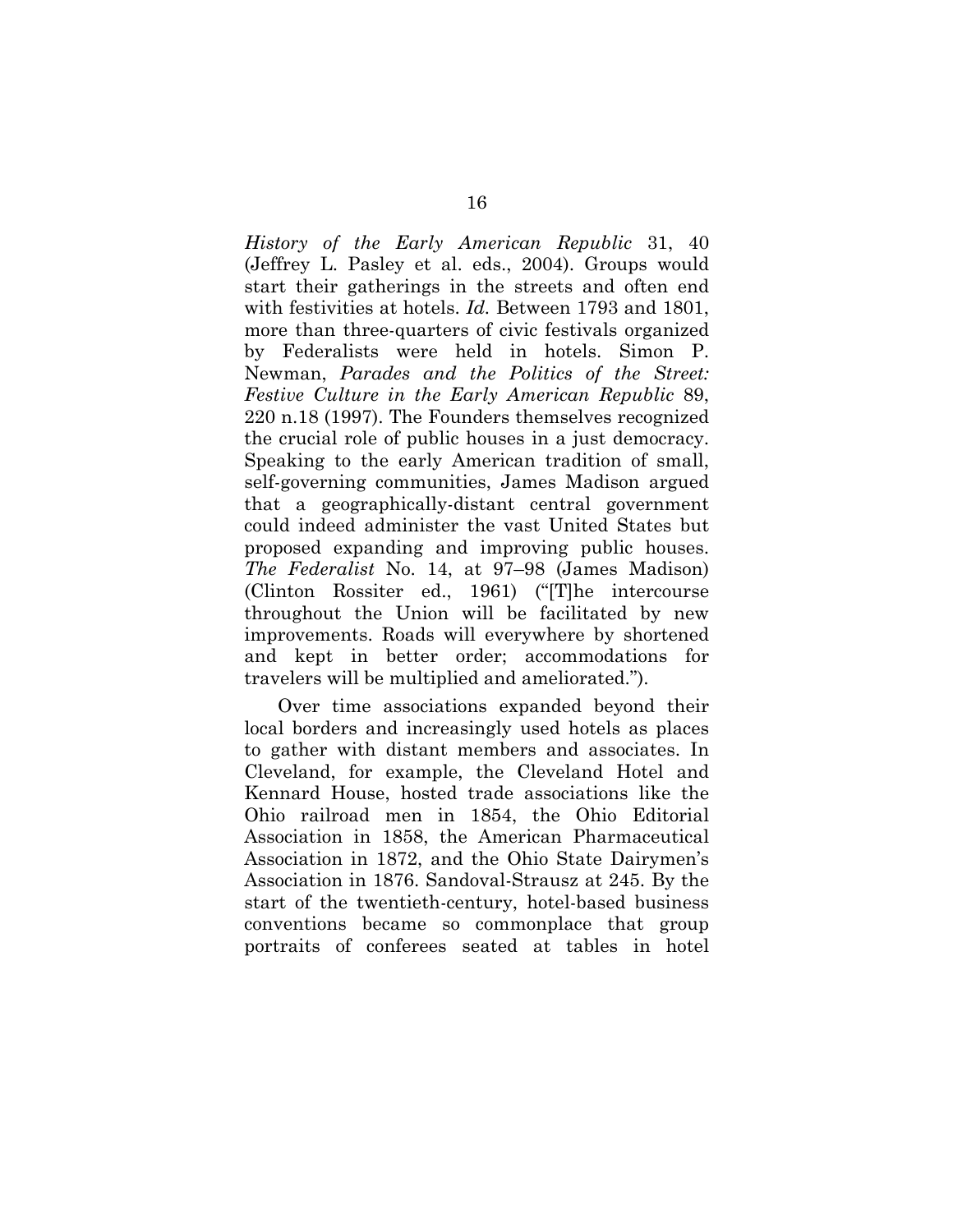ballrooms had become its own photographic subgenre. *Id.*

Hotels also attracted political activity. In 1860, the Democratic Party hosted its national convention at South Carolina's Charleston Hotel. *The Democratic Convention—Where Shall It Be Held?,*  N.Y. Times, Mar. 19, 1860, at 4. The Republicans, meanwhile, held their national convention at the Tremont House hotel in Chicago. Sandoval-Strausz at 252. Hotels also hosted election victory parties, such as the one thrown by Democrats at Cleveland's American House hotel to celebrate James Buchanan's presidential victory in 1848. *Id.* at 233.

In addition to serving as venues for business and political groups, hotels were common forums for groups formed around social activism and religion. From the mid 1800s to the early 1900s, child welfare groups and the orphans in their care routinely traveled from New York to western states in search of adoptive families. The groups used hotels both for lodging accommodations and also as a staging place to meet potential adoptive parents. *Id.* at 258. *See also The Orphan Trains*, The Children's Aid Society.12 The Presbyterian General Assembly sent more than 500 delegates to Saratoga, NY in 1890, where they "throng[ed] the corridors of hotels . . . ." *Presbyterians in Council*, N.Y. Times, May 15, 1890, at 3. Two years later, the Christian Endeavor Society convened in New York City, where more than 20,000 delegates from across the United States filled local

<sup>12</sup> http://www.childrensaidsociety.org/about/history/ orphan-trains (last visited Jan. 27, 2015).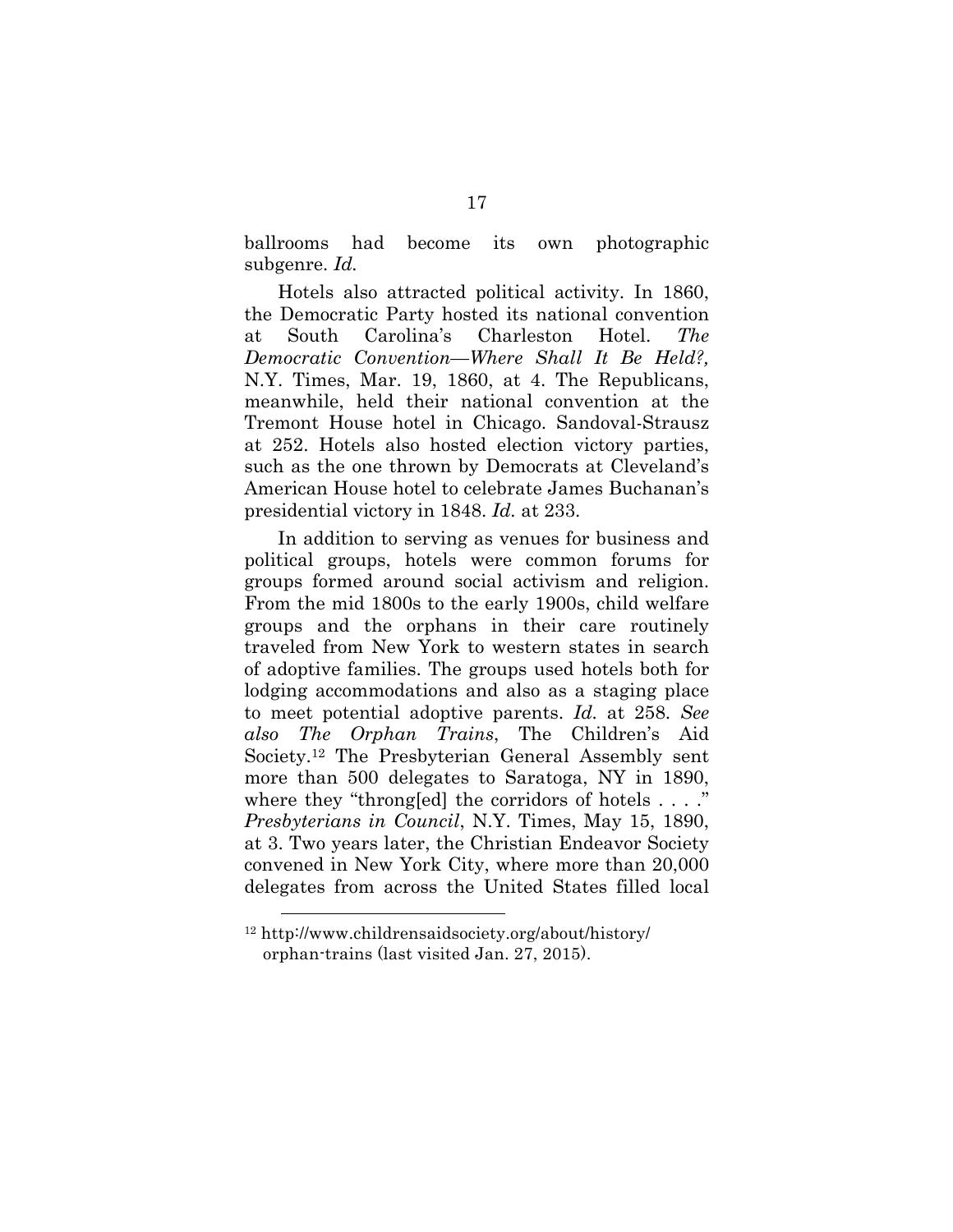hotels, with each state's delegation assigned to a particular venue. *Great Throngs Expected—Coming Council of Christian Endeavor Societies*, N.Y. Times, June 25, 1892, at 9.

The tradition of major social, political, and religious groups relying on hotels to host annual meetings and conferences continues today. Hotels in the Los Angeles area have hosted and will host members of groups that focus on the treatment of sensitive medical conditions, members of religious groups, members of political advocacy organizations, and other conventions focused on free-speech-related activities.

- Alcoholics Anonymous will host an annual AALA Roundup in May 2015, with members staying at the LA Downtown Hotel.13
- The American Library Association (ALA) hosted its 2012 Annual Convention at the Anaheim Convention Center, with attendees staying at hotels in the Anaheim area.14
- The NAACP held its 102nd Annual Convention at Los Angeles Convention Center in 2011, with attendees staying at four hotels in the downtown Los Angeles area: the Wilshire Grand Hotel, the JW Marriott Hotel, the Luxe, and the Sheraton Downtown Los Angeles.15

<sup>13</sup> AALA, Hotel, http://www.aalaroundup.org/hotel.html (last visited Jan. 22, 2015).

<sup>14</sup> Albanese, supra.

<sup>&</sup>lt;sup>15</sup> NAACP, Housing Information  $&$  Schedule At-A-Glance 4 (2011).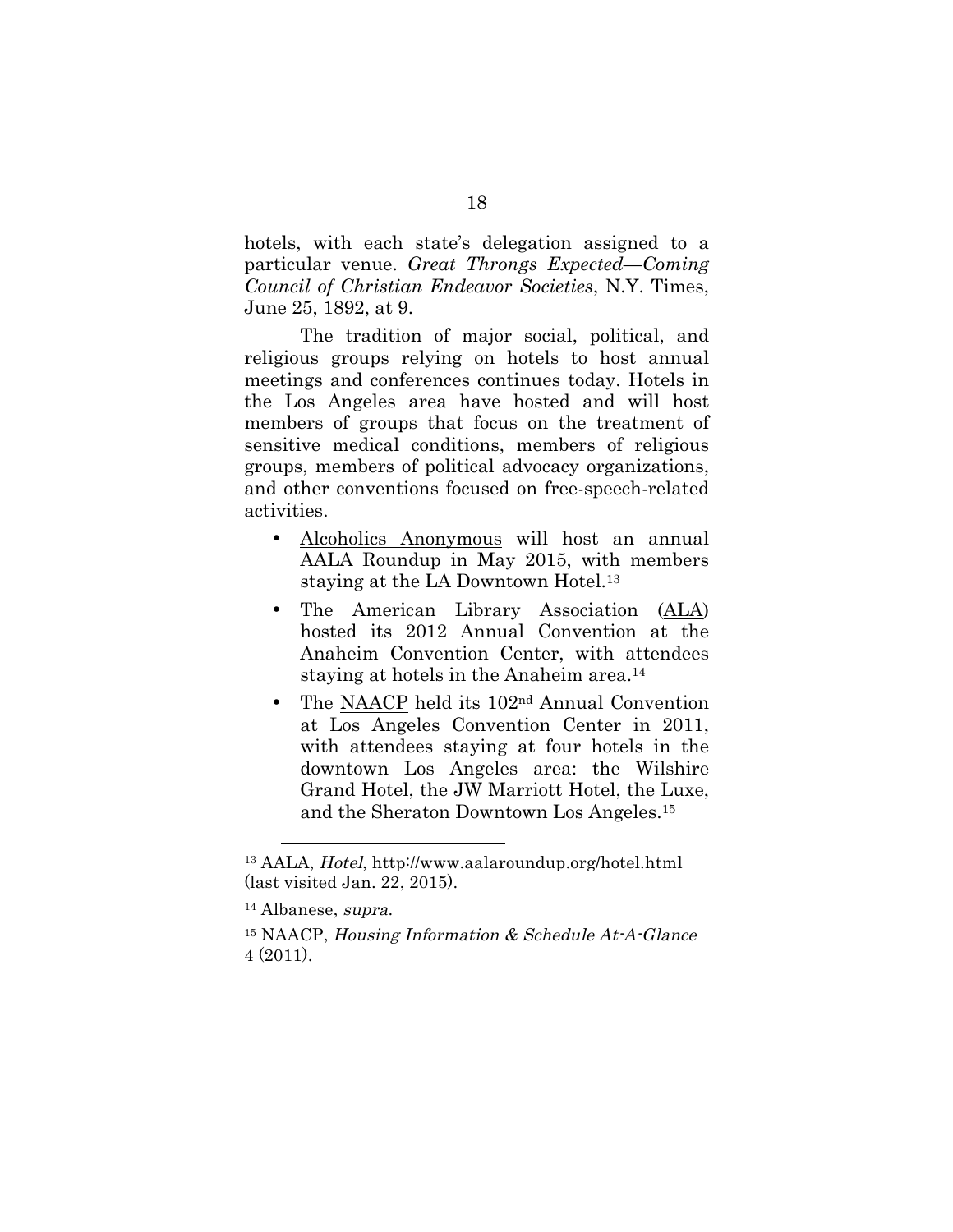- The Juvenile Diabetes Research Fund (JDRF) will host TypeOneNation, an "educational and networking conference for adults and children with type 1 diabetes," in March 2015 at the Radisson in Los Angeles.16
- The annual Abilities Expo, the "go-to source for the [c]ommunity of people with disabilities"17 will be held in March 2015, with participants staying at the LA Hotel Downtown and the Luxe City Center Hotel.18
- The National Council of La Raza, the "largest national Hispanic civil rights and advocacy organization in the United States [working] to improve opportunities for Hispanic Americans" hosted its 2014 Annual Conference at the Los Angeles Convention Center, with members staying at the JW Marriott.19

 $16$  Juvenile Diabetes Research Foundation (JDRF), Type One Nation Summit (2015), http://la.jdrf.org/event/typeone-nation-summit.

<sup>17</sup> Abilities Expo, Discover Earth Shaking Opportunities for the L.A. Disability Community (2015), http://www.abilities.com/losangeles.

<sup>18</sup> Abilities Expo, First-Rate Accommodations Round Out Abilities Expo (2015),

http://www.abilities.com/losangeles/hotel.html.

<sup>19</sup> National Council of La Raza (NCLR), NCLR Annual Conference—Book Your Hotel (2014), available at https://web.archive.org/web/20140708055849/http://www.n clr.org/index.php/events/nclr\_annual\_conference/book\_you r hotel.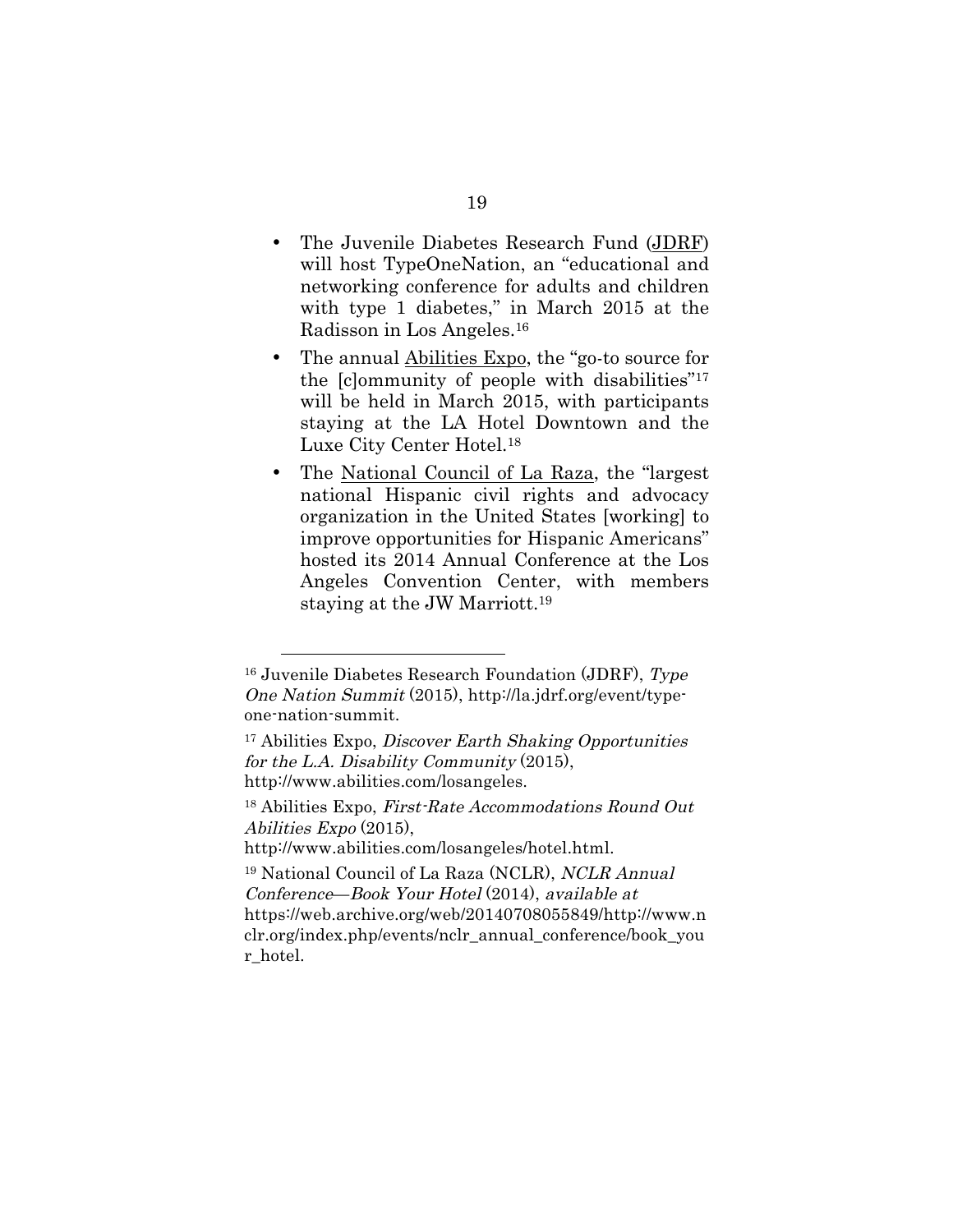- The California Republican Party hosted their fall 2014 convention at the Los Angeles Airport Marriott in September 2014.20
- The AFL-CIO 2013 Convention was held at the Los Angeles Convention Center, with members staying at the Westin Bonaventure Hotel & Suites.21

In addition to these recent and upcoming events hosted at Los Angeles area hotels, many other prominent political organizations have gathered their members for annual events at hotels around the country each year.

- The Conservative Political Action Conference (CPAC), the nation's "largest gathering of conservatives," took place at the Gaylord Hotel at National Harbor in March 2014.22
- The Federalist Society held its 2014 National Lawyers Convention at The Renaissance

<sup>20</sup> California Republican Party, Hotel Reservations and Information (2014),

https://web.archive.org/web/20140708065610/http://www.c agop.org/hotel-reservations-and-information/.

 $21$  AFL-CIO, Convention Program 8 (2013), available at http://www.aflcio.org/content/download/97091/2645431/pro gramFINAL.pdf.

<sup>22</sup> Rebecca Ballhaus, CPAC 2014 Schedule Features Ted Cruz, Chris Christie, Wall St. J. (Mar. 5, 2014), http://blogs.wsj.com/washwire/2014/03/05/cpac-2014 schedule-features-ted-cruz-chris-christie/.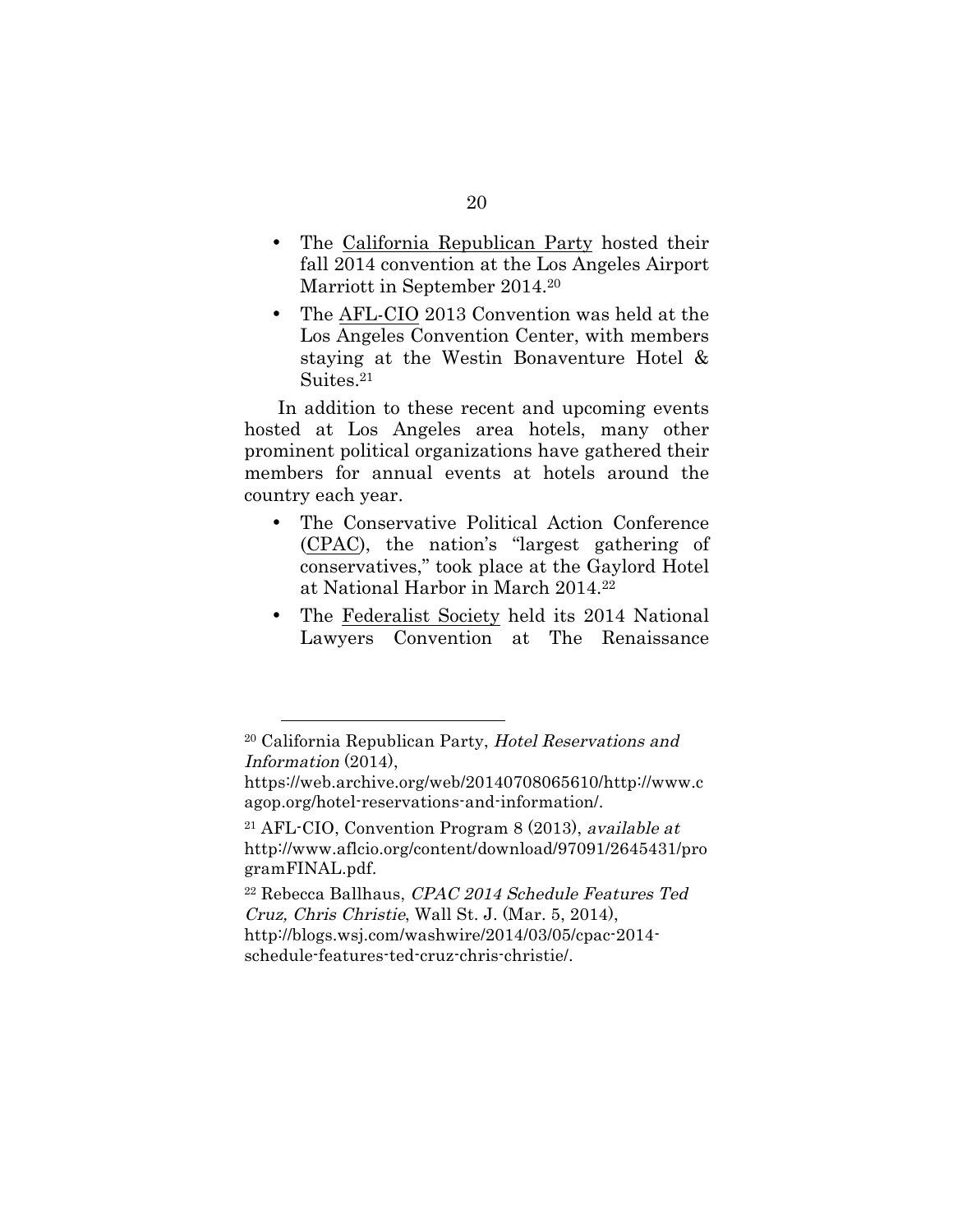Mayflower Hotel in Washington, DC in November 2014.23

- The American Constitution Society (ACS) held its 2014 National Convention at the Capital Hilton Hotel in Washington, DC, in June 2014.24
- The National Rifle Association (NRA) held its 2014 Annual Meetings & Exhibits at the Indianapolis Convention Center, with members staying in many hotels in the downtown Indianapolis area.25
- DEF CON hosts an annual conference of hackers, computer security researchers, and activists each summer at the Rio Hotel in Las Vegas.26

All of these groups are engaged in First Amendment-protected activities, but their right to

<sup>&</sup>lt;sup>23</sup> The Federalist Society, 2014 National Lawyers Convention (2014), http://www.fed-

soc.org/events/detail/2014-national-lawyers-convention.

<sup>24</sup> American Constitution Soc'y for Law and Policy, 2014 National Convention—Frequently Asked Questions, https://www.acslaw.org/convention/2014/FAQ (last visited Jan. 22, 2015).

 $^{25}$  The Nat'l Rifle Ass'n of America, NRA 2014-Hotel  $\&$ Travel (2014),

https://web.archive.org/web/20140326135759/http://www.n raam.org/hotel-travel/hotel-travel-overview.aspx.

 $26$  See, e.g., DEF CON Commc'ns, Inc., DEF CON 21— Venue (2013), https://www.defcon.org/html/defcon-21/dc-21-venue.html.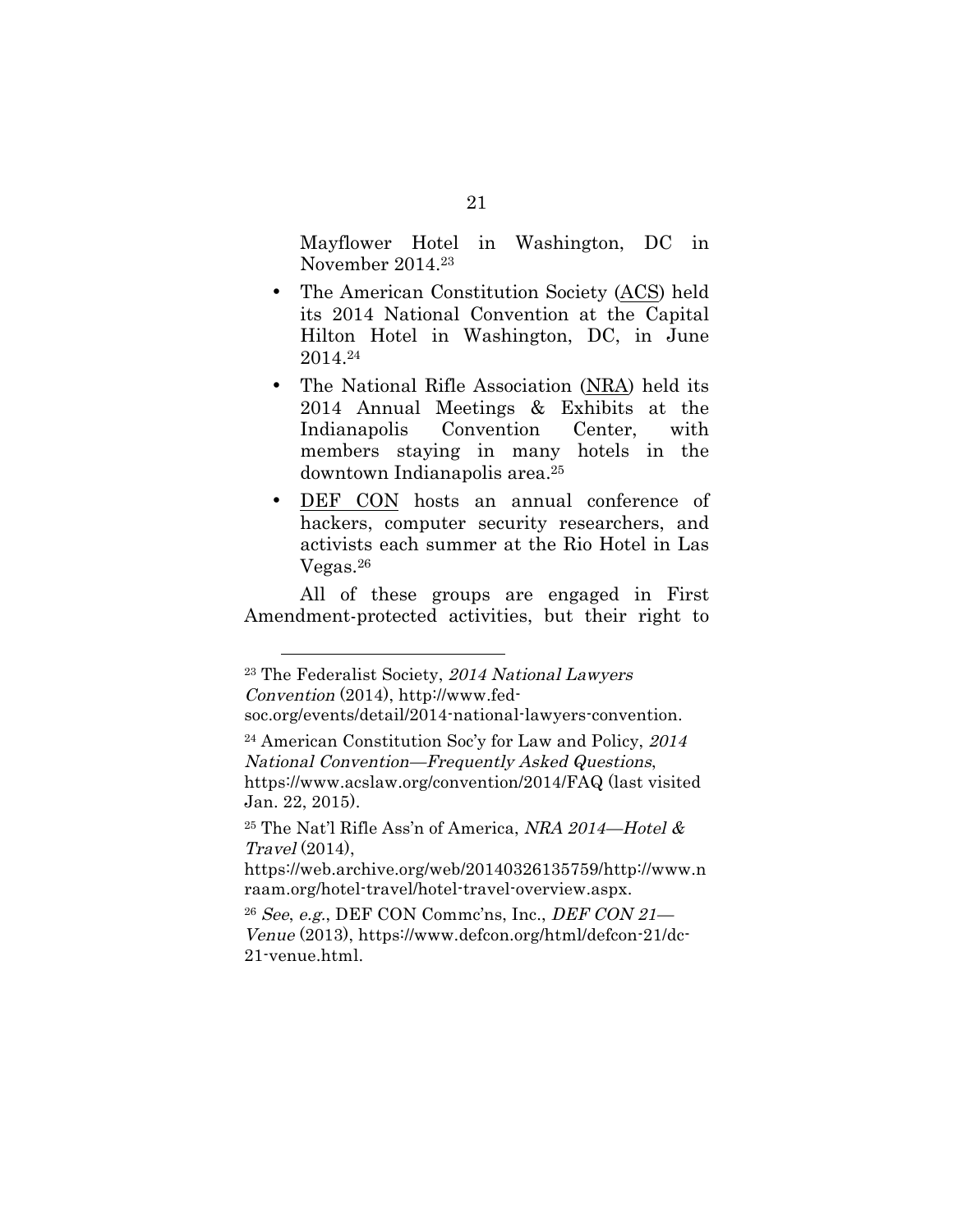freely assemble at conventions and meetings is inhibited by LAMC § 41.49 and similar provisions that limit the ability to participate without being subject to police inspection. The inspection provision gives any law enforcement officer authority to inspect guest lists of the hotels where these groups convene, to literally take names, and to therefore create pseudo membership lists.

While the presence of these political organizations in Los Angeles at a particular moment in time is a public fact, the members of these groups have a constitutional interest in safeguarding their identities against unnecessary disclosure and a privacy interest in limiting the unnecessary collection and retention of their personal information by hotels. These interests outweigh the government's speculative interest in inspecting guest registries. And it is no answer that the constitutional impact is diminished simply because hotel guests at political conferences may not be aware that the police are routinely inspecting their hotel records.

# **III. The Court Has Found That Laws Inhibiting the Freedom of Political, Religious, and Social Organizations Must Survive Exacting Scrutiny**

This Court has made clear that individuals "have a right to privacy of belief and association." *Doe v. Reed*, 561 U.S. 186, 206 (2010). In recognition of this right, the Court has overturned provisions that required individuals to reveal their identities to participate in political and religious activities. *See*, *e.g.*, *Watchtower Bible and Tract Soc'y of N.Y., Inc. v. Village of Stratton*, 536 U.S. 150, 166 (2002); *Buckley*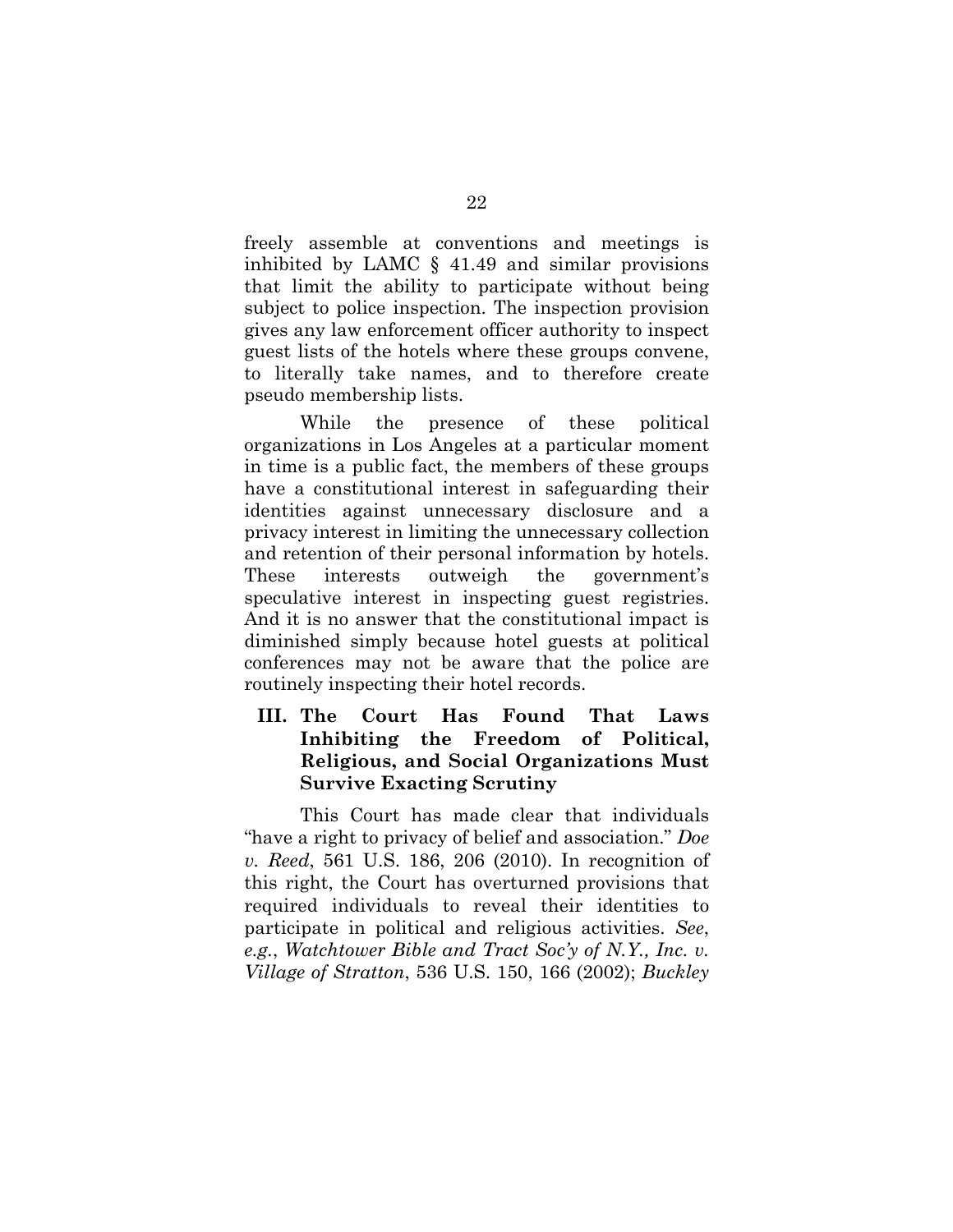*v. American Constitutional Law Found., Inc.*, 525 U.S. 182, 199 (1999); *McIntyre v. Ohio Elections Comm'n*, 514 U.S. 334, 341 (1995); *Brown v. Socialist Workers '74 Campaign Comm. (Ohio)*, 459 U.S. 87, 91 (1982); *Gibson v. Florida Legislative Investigation Comm.*, 372 U.S. 539, 544 (1963); *NAACP v. Alabama*, 357 U.S. at 462.

The Court "has long recognized the 'vital relationship between' political association 'and privacy in one's associations.'" *Doe v. Reed*, 561 U.S. at 232 (Thomas, J., dissenting) (citing *NAACP v. Alabama*, 357 U.S. at 462). The Court has also found that anonymity serves many important purposes, and that "[t]he decision in favor of anonymity may be motivated by fear of economic or official retaliation, by concern about social ostracism, or merely by a desire to preserve as much of one's privacy as possible." *McIntyre*, 514 U.S. at 341–42.

A law purporting to compel disclosure of associational information is subject to "exacting scrutiny." *Doe v. Reed*, 561 U.S. at 196. This standard requires a "substantial relation" between the disclosure requirement and "an overriding and compelling state interest" *Id*. at 232 (citing *Brown*, 458 U.S. at 91). The government regulation must also be "tailored to" the state's interest. *Watchtower*, 536 U.S. at 165–68. The standard applies "even if any deterrent effect on the exercise of First Amendment rights arises, not through direct government action, but indirectly as an unintended but inevitable result of the government's conduct in requiring disclosure." *Buckley v. Valeo*, 424 U.S. 1, 65 (1976) (citing *NAACP v. Alabama*, 357 U.S. at 461).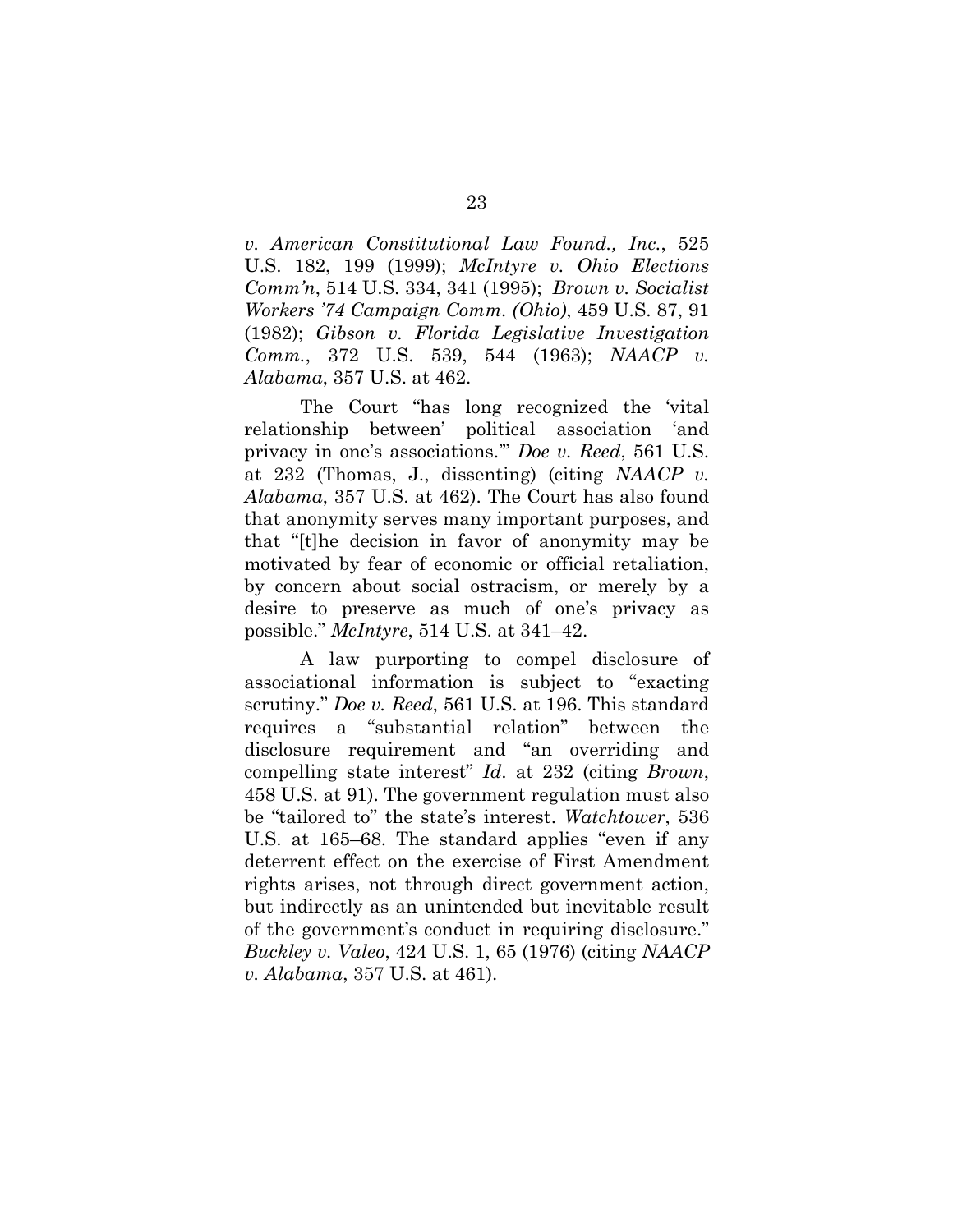The Court first articulated the right to associational privacy in *NAACP v. Alabama*, where it held unanimously that a state law requiring the local chapter of the NAACP to disclose names and addresses of all members violated the members' rights of speech and assembly. 357 U.S. at 463. In *NAACP*, state officials demanded membership information as part of a suit against the group for allegedly violating a state law requiring registration of foreign corporations. *Id.* at 451. The NAACP agreed to disclose the names of its officers, but argued that mandatory disclosure of rank-and-file members violated the members' First Amendment right of "lawful association in support of their common beliefs." *Id.* at 460.

The Court noted that "[i]t is beyond debate that freedom to engage in association for the advancement of beliefs and ideas is an inseparable aspect of the 'liberty' assured by the Due Process Clause of the Fourteenth Amendment, which embraces freedom of speech." *Id.* at 460. And because the compelled disclosure would have exposed NAACP's members to economic and physical reprisal, the law was

> likely to affect adversely the ability of petitioner and its members to pursue their collective effort to foster beliefs which they admittedly have the right to advocate, in that it may induce members to withdraw from the [NAACP] and dissuade others from joining it because of fear of exposure of their beliefs shown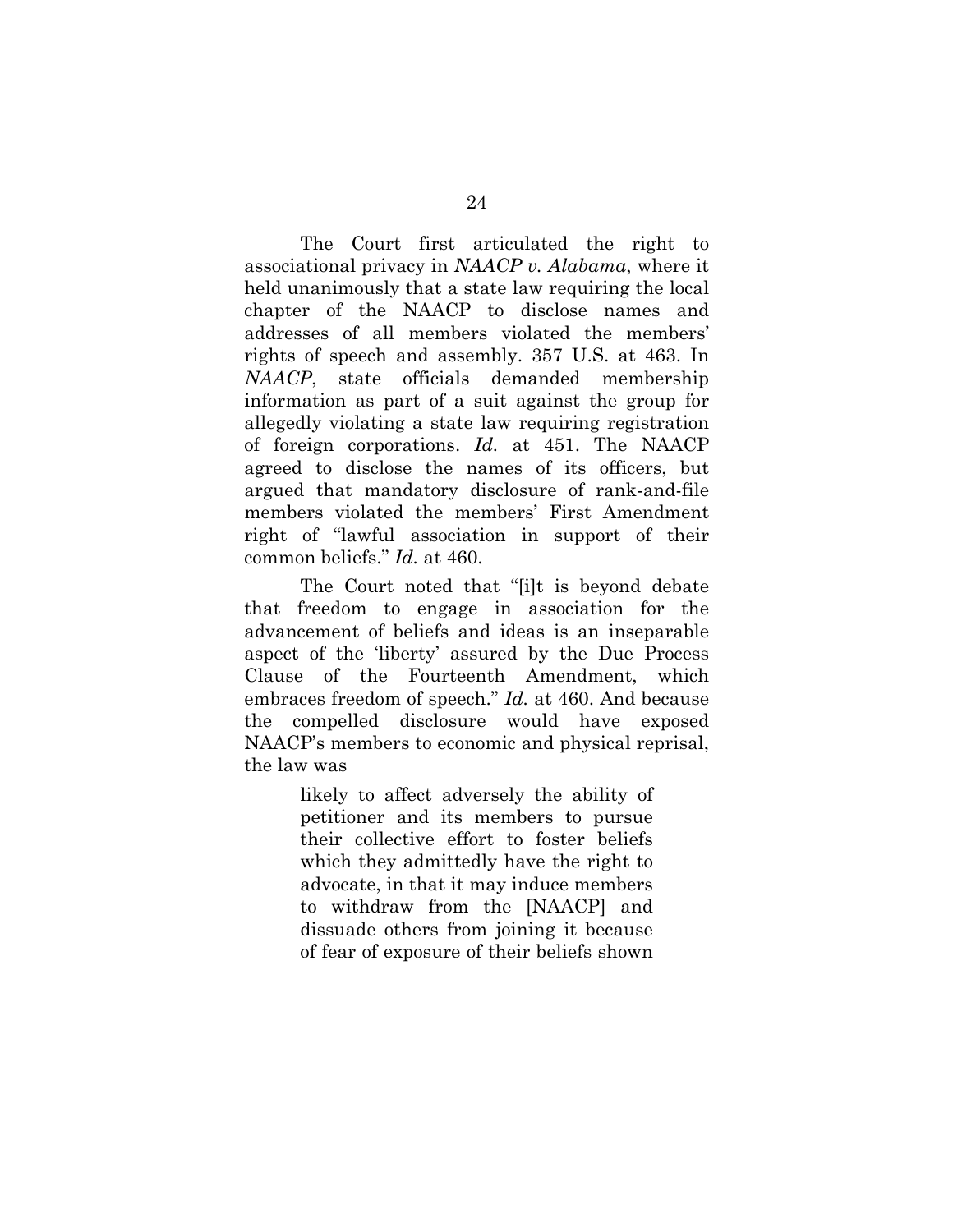through their associations and of the consequences of this exposure."

*Id.* at 462–63. The Court found that the state's interest in disclosure must be "compelling" to justify the deterrent effect that disclosure would have on the members' right to association. *Id* at 463. But because Alabama's interest in enforcing the state business statute had no "substantial bearing" on disclosure of the NAACP's members, the state had "fallen short of showing a controlling justification for the deterrent effect on the free enjoyment of the right to associate which disclosure of membership lists is likely to have." *Id.* at 464–65.

Hotel patrons in Los Angeles face the persistent specter of governmental inquiry into their associational ties. By mandating the collection of guest registry information and providing the police with the authority to inspect registries without warrant or restriction, LAMC § 41.49 provides the mechanism to identify participants in political, social, and religious conferences, and threatens to chill these associational freedoms. "Awareness that the Government may be watching chills associational and expressive freedoms." *United States v. Jones*, 132 S. Ct. 945, 956 (2012) (Sotomayor, J., concurring). The Fourth and First Amendments require greater protections against inspection by law enforcement when such important rights are at stake. After all, "the Founders did not fight a revolution to gain the right to government agency protocols," which is why the Fourth Amendment typically requires judicial supervision to conduct a search. *Riley v. California*, 134 S. Ct. 2473, 2491 (2014). For those "extensive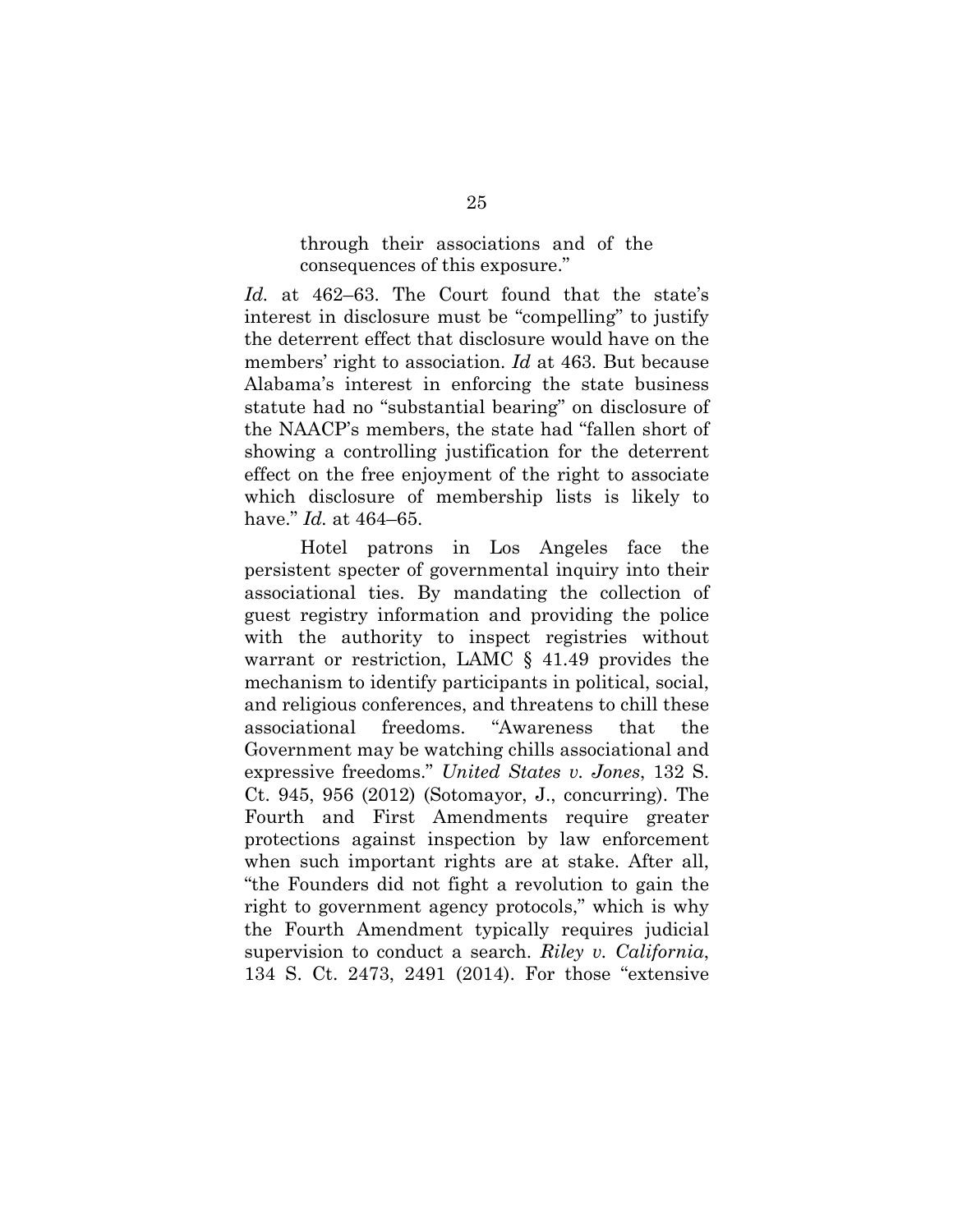intrusions that significantly jeopardize [individuals'] sense of security . . . . more than self-restraint by law enforcement officials is required." *Smith v. Maryland*, 442 U.S. 735, 751 (1979) (Marshall, J., dissenting) (quoting *United States v. White*, 401 U.S. 745, 786 (1971) (Harlan, J., dissenting)).

# **IV. A Facial Challenge Is the Proper Vehicle to Evaluate This Ordinance Because It Implicates the Interests of Hotel Patrons**

This matter comes before the Court on a facial challenge to the constitutionality of LAMC § 41.49. Such a challenge is rare in the Fourth Amendment context, but it is appropriate in this case to consider the validity of the ordinance on its face because, as the City described, the purpose of the regulation is not to gather evidence but to "discourage" the use of hotels and motels by certain patrons. L.A., Cal., Ordinance 17796 (Oct. 6, 2006). Specifically, the ordinance was intended to discourage the use of hotels by individuals who wish to preserve their anonymity or otherwise limit the disclosure of their personal information to the police through random inspection. This implicates the associational privacy of those guests engaged in First Amendmentprotected activities who may wish to preserve their anonymity and may also deter participation in political gatherings where anonymity is an important or necessary element.

The Court has held that forcing individuals to identify themselves can have a chilling effect on political activities and associational freedoms. *See Buckley v. Am. Constitutional Law Found., Inc.*, 525 U.S. 182, 212 (1999). Compelled disclosure can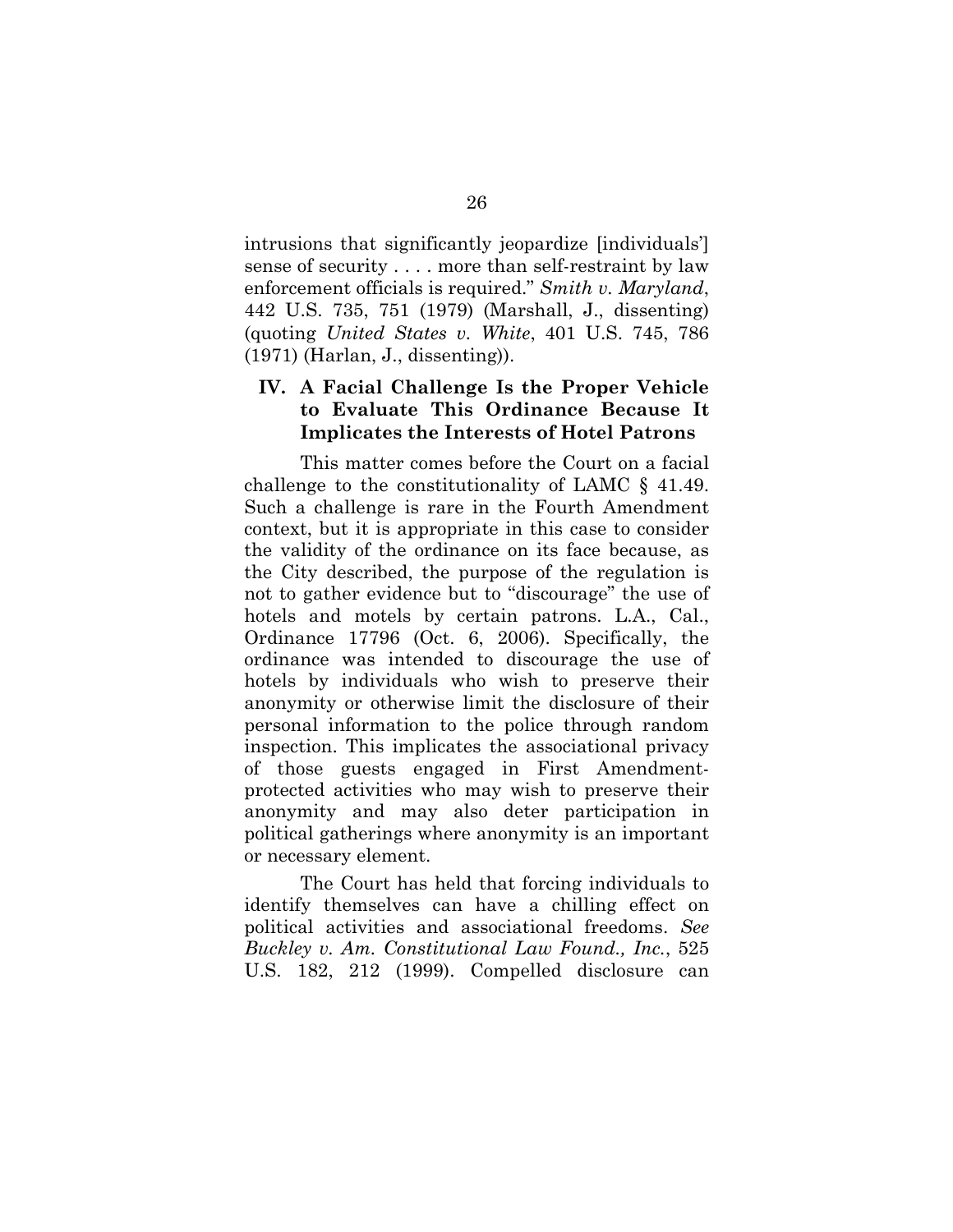"burden the ability to speak" and "seriously infringe on privacy of association and belief guaranteed by the First Amendment." *Doe v. Reed*, 561 U.S. 186, 203 (2010) (Alito, J., concurring) (citing *Citizens United v. FEC*, 558 U.S. 310, 366 (2010) and *Buckley v. Am. Constitutional Law Found., Inc.*, 525 U.S. at 64).

The interest of individuals to be free from such compelled disclosure is significant, and is distinct from the requirement that any particular individual establish injury-in-fact in order to satisfy Article III standing requirements. *See Clapper v. Amnesty Int'l, USA*, 133 S. Ct. 1138, 1152–53 (2013). Unlike the plaintiffs in *Clapper*, the plaintiffs in this case have established that they have suffered an injury-in-fact under the Fourth Amendment—the inspection of their guest registries by the police. *See Patel v. City of Los Angeles*, No. 05-1571, 2008 WL 4382755 at \*2 (C.D. Cal. Sept. 5, 2008) ("Plaintiffs have been subject to and continue to be subject to searches and seizures of motel registration records by the Los Angeles Police Department without consent or warrant pursuant to LAMC § 41.49, which permits law enforcement to demand inspection of motel registers at any time without consent or warrant.") (emphasis added).

Given the nature of the challenge and of LAMC  $\S$  41.49, it is appropriate for the Court to consider not only the interests of the government and the interests of the plaintiffs, but also the interests of hotel patrons in Los Angeles. As the Court recognized in *Doe v. Reed*, a facial challenge is an appropriate mechanism to evaluate a state regulation authorizing the disclosure of names and other personal information. The plaintiffs in *Doe* sought an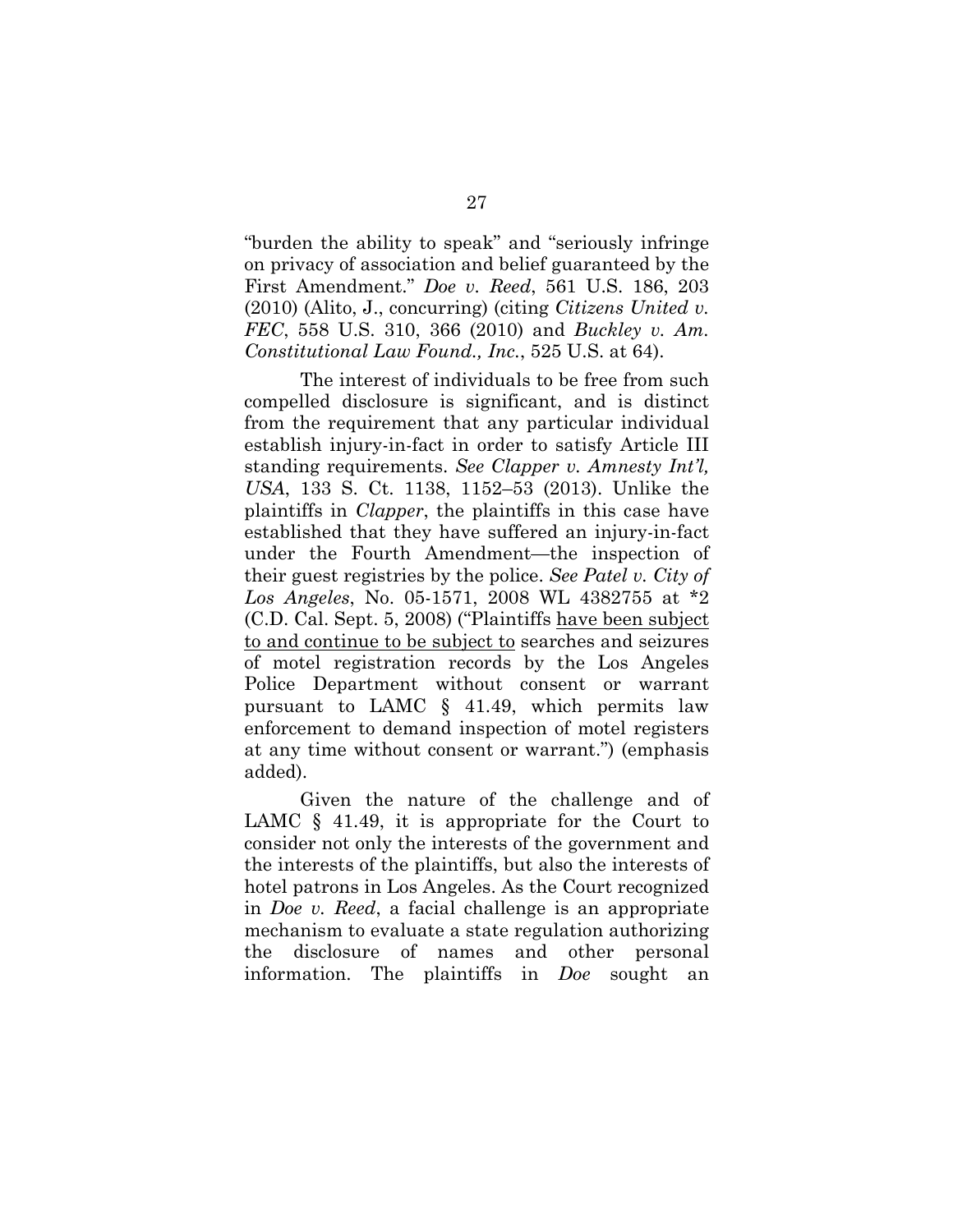injunction barring the secretary of state "from making referendum petitions available to the public." *Doe v. Reed*, 561 U.S. at 194. The Court recognized that while the complaint did not seek to strike down the Washington Public Records Act (PRA) "in all its applications," it was a facial challenge in the sense that it was "not limited to plaintiffs' particular case, but challeng[ed] the application more broadly to all referendum petitions." *Id*. The plaintiffs in *Doe* argued that disclosure of their names and contact information under the PRA, which they were required to submit in order to sign a state referendum petition, was a violation of the First Amendment. *Id*. at 190–94.

As the Court explained in *Doe*, a facial challenge considers not only the harm that would be suffered by the individual plaintiffs, but also the harm that would be suffered by others subject to the government regulation. *See Doe v. Reed*, 561 U.S. at 200 ("The question before us, however, is not whether PRA disclosure violates the First Amendment with respect to those who signed the R-71 petition, or other particularly controversial petitions. The question instead is whether such disclosure in general violates the First Amendment rights of those who sign referendum petitions."). For this reason, a facial challenge is particularly appropriate where a law "on its face impose[s] a severe burden, compelled disclosure of privacy in political association protected by the First Amendment." *Doe v. Reed*, 561 U.S. at 230–31 (Thomas, J., dissenting) (quoting *Wash. State Grange v. Wash. State Republican Party*, 552 U.S. 442, 450 (2008)).

28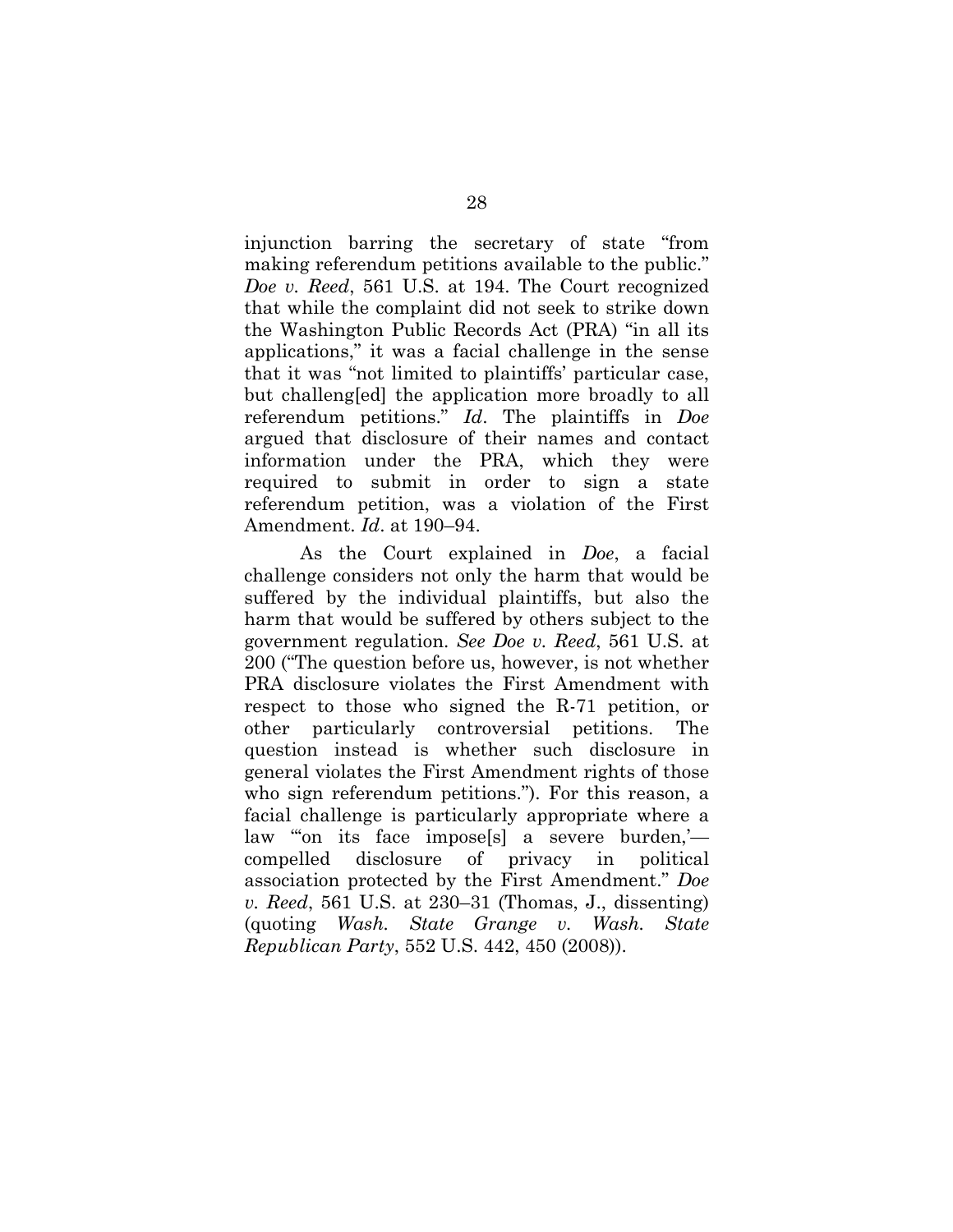The mandated retention of personal information about guests and routine police inspection of hotel guest registries implicates the privacy and constitutional interests of hotel guests throughout the Los Angeles area. A facial challenge to the practice is appropriate and the ordinance should be overturned because it authorizes searches that are unreasonable under the Fourth Amendment. The "fact that technology has made it easier to collect, store, and share data revealing individuals' group memberships" should not diminish this Court's protection of these constitutional rights. Anita L. Allen, *Associational Privacy and the First Amendment: NAACP v. Alabama, Privacy and Data Protection*, 1 Ala. C.R. & C.L.L. Rev. 1, 13 (2011). As the Court recognized in *NAACP v. Alabama*, the "close ties between the right of privacy, political association, and social change" underscore the importance of protecting the anonymity of individuals' private associations. Marc Rotenberg, *Technology and Privacy: Old Problems and New Challenges*, 34 Hum. Rts. (2007).